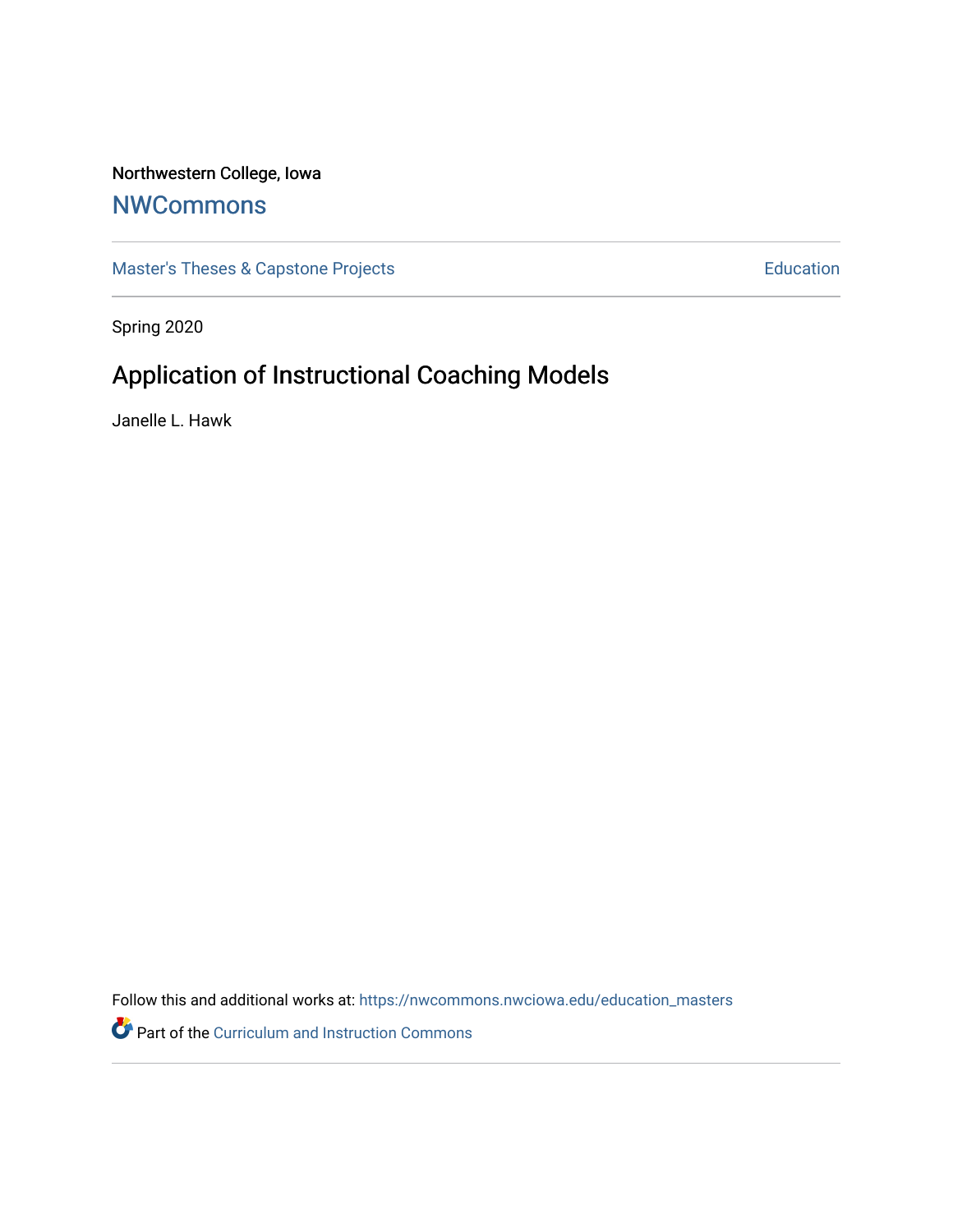Application of Instructional Coaching Models

Janelle L. Hawk

Northwestern College

Literature Review Presented

In Partial Fulfillment of the Requirements

For the Degree of Master of Education

May 2020

Dr. Ashley Nashleanas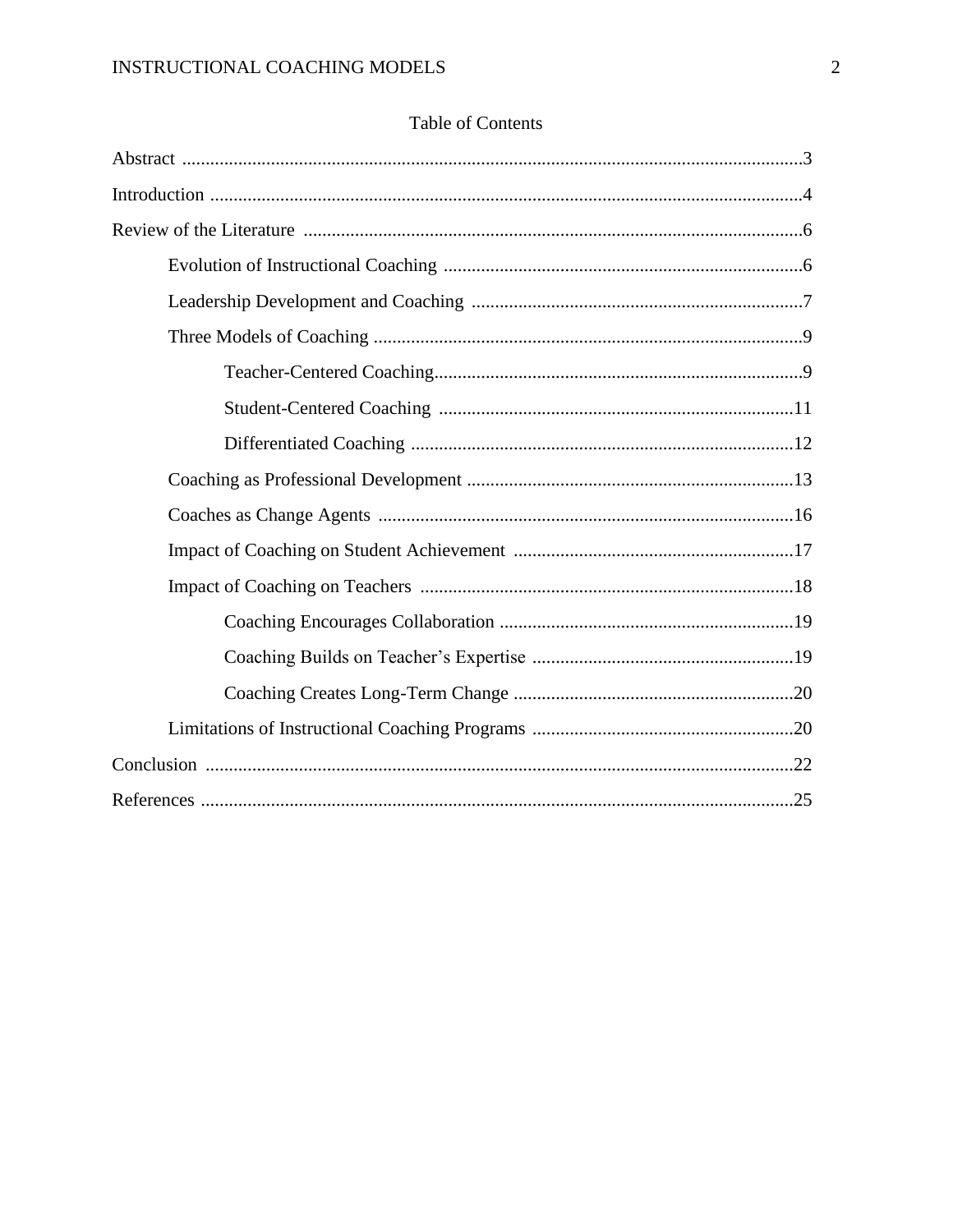#### **Abstract**

The purpose of this literature review is a discussion of three different categories of instructional coaching (teacher-centered coaching, student-centered coaching, and differentiated coaching) and the purposes of each type of coaching model. The review first examines the evolution of coaching and how it was first introduced into school systems. As the first coaching model of peer coaching spread around the nation, refinements were made and new coaching models introduced. Technology has changed the landscape of education, and schools are looking for effective methods to assist teachers in preparing students for an unknown future. The practice of traditional professional development methods is no longer effective in providing teachers the skills they need to prepare students for the ever-changing world. Instructional coaching, when well-designed and supported by administrators, can be an effective way of improving instructional practices and increase student learning.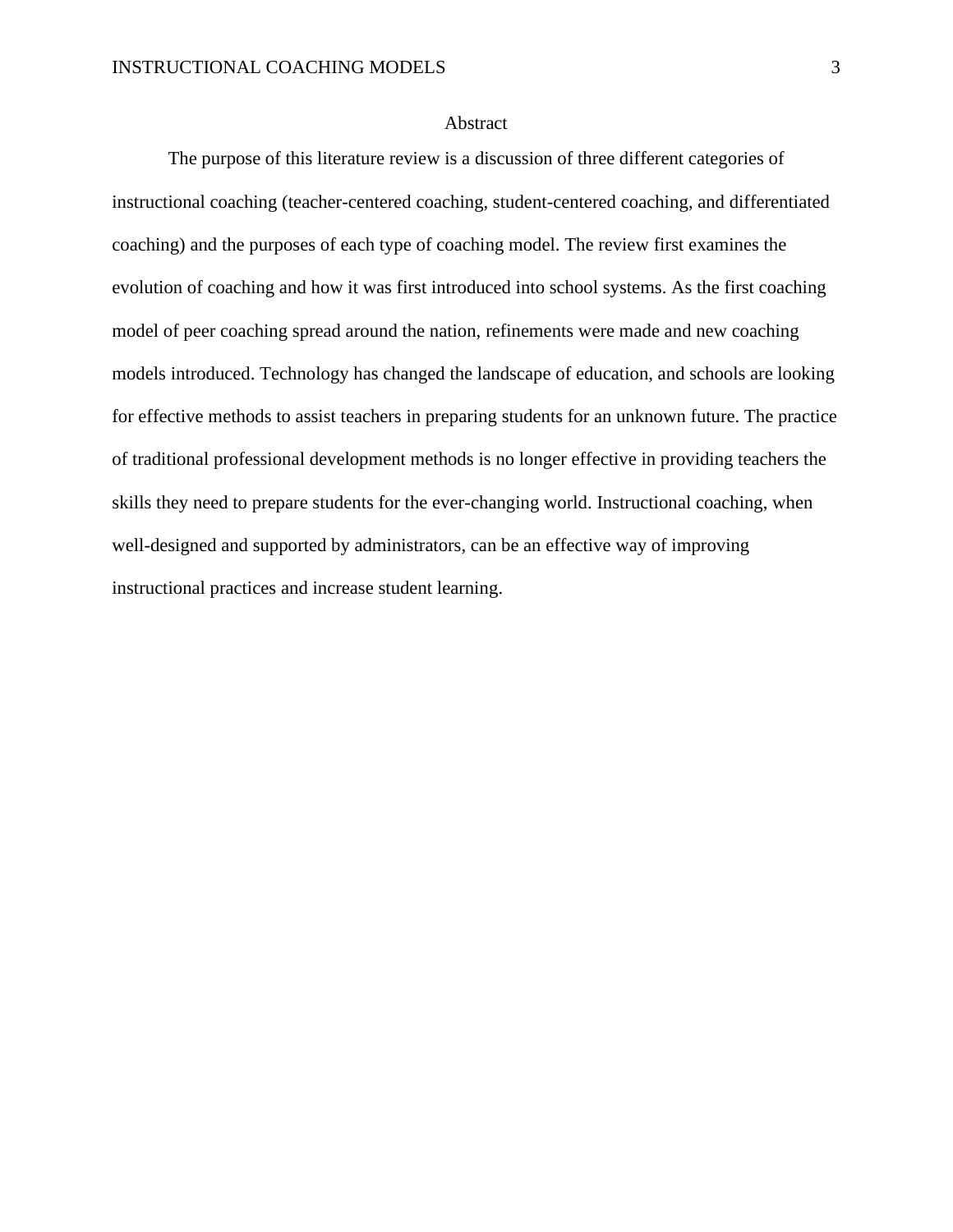## Application of Instructional Coaching Models

Joyce and Showers (1980) conducted a two-year study to determine the most effective ways teachers acquire skills to improve their instructional practices. These scholars found that certain conditions need to be present in teacher training if the teachers are going to retain and transfer their learning. The results of their study led Joyce and Showers to introduce the idea of peer coaching (Joyce & Showers, 2002; Showers & Joyce, 1996). Even with its long history, a standardized definition of instructional coaching is not available (Kraft, Blazer, & Hogan, 2018). Most scholars agree that instructional coaching includes an individual who works with a teacher or team of teachers to observe and discuss instructional strategies with the goal of improving student achievement (Aguilar, 2013; Joyce & Showers, 2002; Kise, 2017; Knight, 2007; Kraft, Blazer, & Hogan, 2018; Sweeney, 2013). The methods an instructional coach uses may vary according to the needs of the district, the school, or the individual teacher. In addition, instructional coaches may use a variety of styles to accomplish the main goal of having a positive impact on student achievement.

In 2014, the state of Iowa adopted its Teacher Leadership and Compensation (TLC) program to encourage school districts to invest in more teacher leadership roles. As a result, almost every school district in Iowa utilizes some form of instructional coaching (IA Dept. of Ed., 2019). Yet, even under the TLC program, one standardized definition and method of instructional coaching has not been articulated. Instead, school districts determine what they want from their teacher leaders and set goals according to the district's needs (Bloom, Castegna, Moir, & Warren, 2005). A flexible definition can be a benefit to schools and districts adopting instructional coaching programs as they are able to adapt the programs to their unique improvement goals.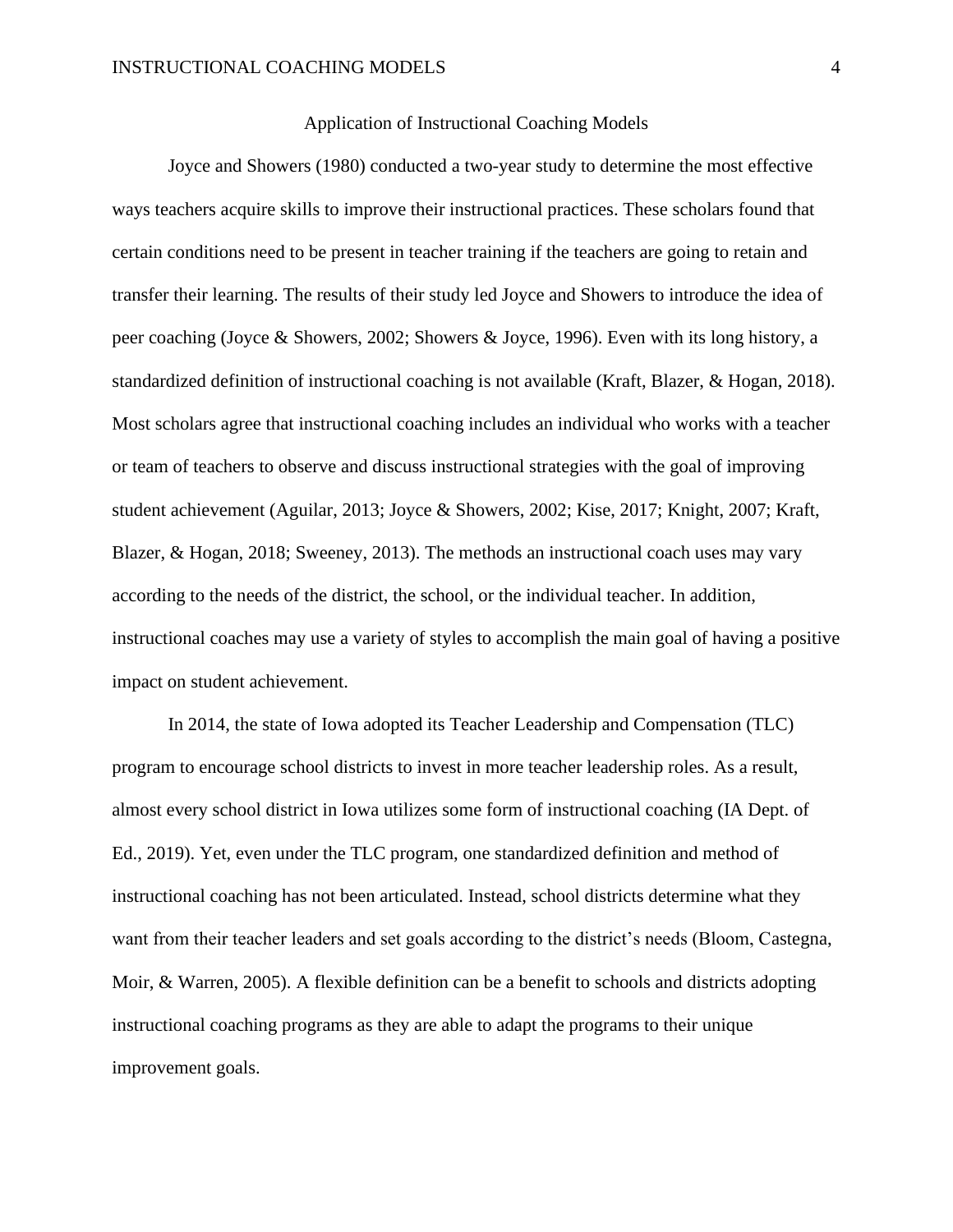Without a standardized definition of instructional coaching, coaches can perform a multitude of roles, depending on the situation. At one time, a coach may be a resource specialist, while at another point he/she could be acting more as a mentor. Other common roles an instructional coach may carry include data coach, curriculum specialist, learning facilitator, professional development coordinator, co-teacher, and whatever may be needed at the time (Killion & Harrison, 2017; Knight, 2007; Kraft, Blazer, & Hogan, 2018). According to Killion and Harrison (2017), perhaps one of the most important roles an instructional coach has is that of a change agent. The purpose of any instructional coaching program is to assist teachers in making changes that will lead to improved student performance.

Instructional coaching programs may also follow different methods. While there are several coaching models available, they can be separated into three main categories: teachercentered coaching, student-centered coaching, and a differentiated or blended style of coaching. The teacher-centered coaching (TCC) model places the teacher at the center of the coaching cycle. The coach works with a teacher to identify an instructional change the teacher would like to make in his/her practice (Aguilar, 2013; Eisenberg, 2016; Knight, 2007). This may include implementing a new strategy, or it could be that the teacher wants to improve an instructional strategy he/she is already using. The student-centered coaching (SCC) model emphasizes using student data to drive the coaching cycles (Sweeney, 2013). The teacher and the coach analyze student work to determine areas the teacher needs to work on to improve student performance. Finally, the differentiated coaching (DC) model combines aspects of both TCC and SCC, depending on the goals identified by the teacher and the coach (Bloom, Castegna, Moir, & Warren, 2005; Fazel, 2013; Kise, 2017).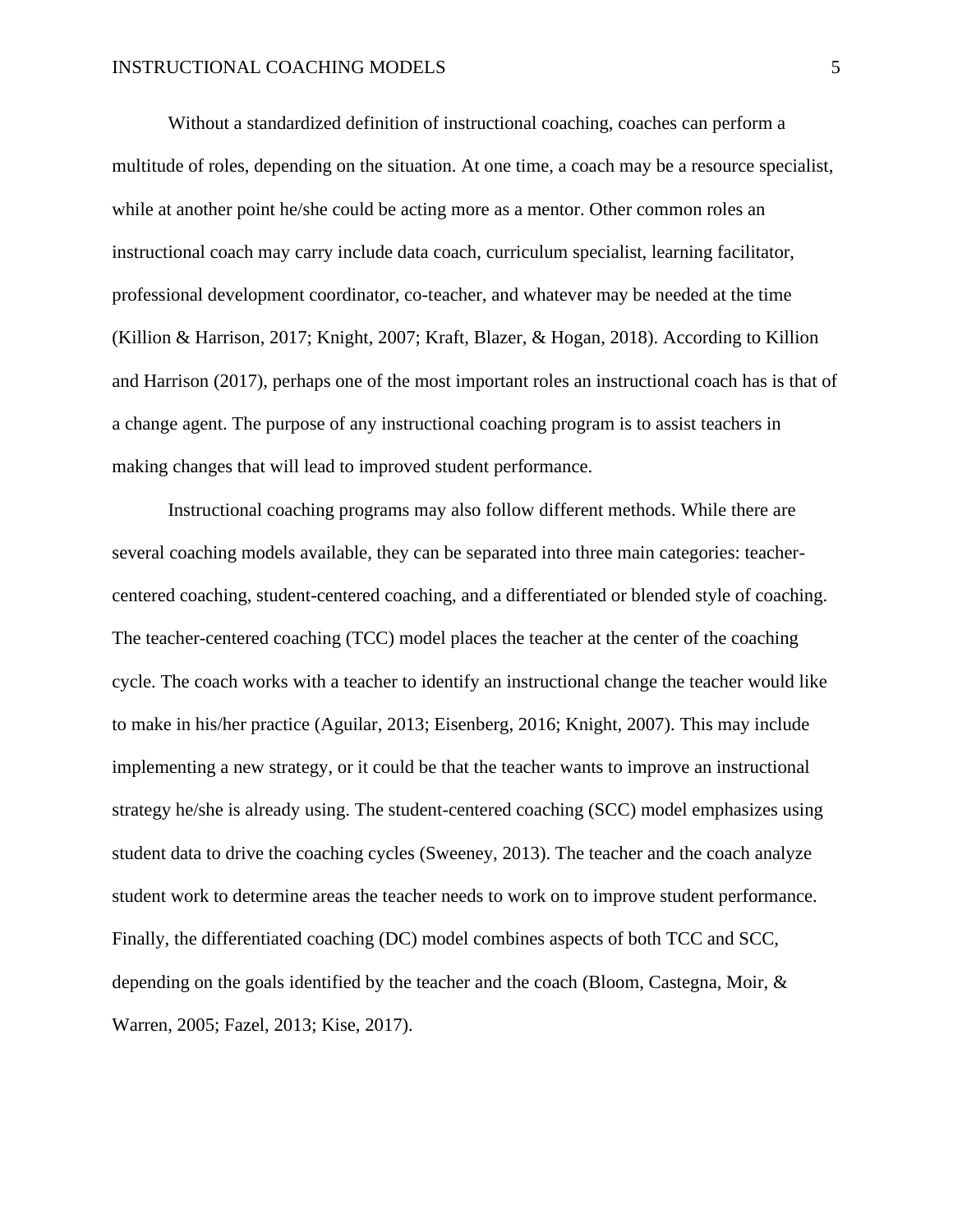With the implementation of coaching as part of many school improvement strategies, it is critical that school systems evaluate the purpose of coaching, the role coaches play in each of the models, and the goals that each model is designed to achieve. This literature review will examine the foundation of instructional coaching in schools and the impact each of the three main models has on both instructional practices and student learning. Instructional coaching can be beneficial to improving student achievement, but only if the right coaching model is put into place, and the instructional coaches have the necessary support they need to accomplish the tasks.

## **Review of the Literature**

# **Evolution of Instructional Coaching**

Coaching is not a new concept. Athletes have been coached for centuries, singers have voice coaches, and there are also coaches in the business world. Instructional coaching has grown in education over the last few decades (Knight, 2007), but this practice is based on the coaching models in other areas.

Executive coaching is practiced in the business world. This type of coaching, which is also referred to as transformational coaching or process coaching, uses a process to help employees identify and work through obstacles to achieve success (Knight, 2007). Killion and Harrison (2017) explain that Hargrove (1995) describes coaching as a way to develop new ways of thinking. Executive coaches work with individuals to collect data, provide feedback, and design action plans to achieve the desired results. Whitmore (2017) uses the term performance coaching and developed the GROW model. GROW stands for Goal, Reality, Options, and Will (p. 96). The focus of executive or performance coaching is on helping the employee set and reach professional goals.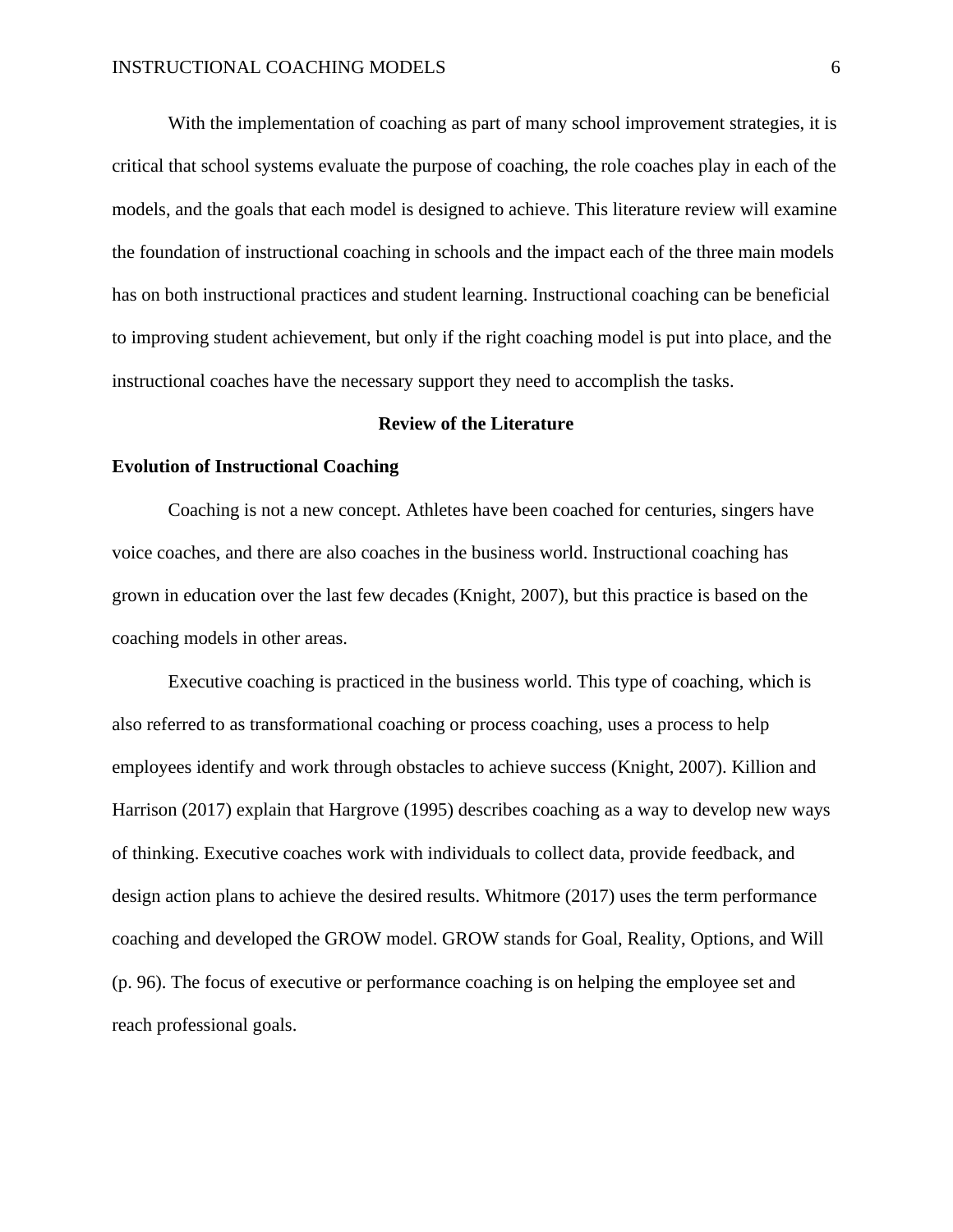Another area where coaching has become popular is in one's personal life. People may hire life coaches to help them with more personal areas, such as health or finances. These types of coaches are known as co-active coaches because the coaches work as partners with the client to achieve a more balanced life (Killion & Harrison, 2017; Knight, 2007). In co-active coaching, the client sets the agenda, and the coach is there to ensure that the client stays on track and reaches his or her goals. The main purpose of co-active coaching is for the coach to support the client, but the client is in control of his/her goals and the process.

Coaching teachers began with the introduction of peer coaching in the 1980s after realizing that most educational reform efforts did not lead to improved academic quality (Showers & Joyce, 1996). Peer coaching often involves teams of teachers planning together, observing each other, and offering feedback to improve their professional practice (Killion  $\&$ Harrison, 2017). In an effort to keep coaching from appearing evaluative, the practice of peers providing feedback to each other was eliminated (Joyce & Showers, 2002; Showers & Joyce, 1996). Peer coaching is about collaboration. With all that teachers are asked to do, collaborating on planning and teaching may reduce some stress.

Instructional coaching takes on many of the qualities of the other types of coaching. In general, the main goal of instructional coaching is to improve teacher performance by collaborating with one or more individuals with a similar background in order to achieve a desired result. The way teachers are trained to be instructional coaches and the different models used to implement coaching can vary from district to district, school to school, coach to coach.

#### **Leadership Development and Coaching**

Instructional coaches must be able to employ leadership skills so that they can facilitate continuous learning in the teachers they coach. Whitmore (2017) defines coaching as "unlocking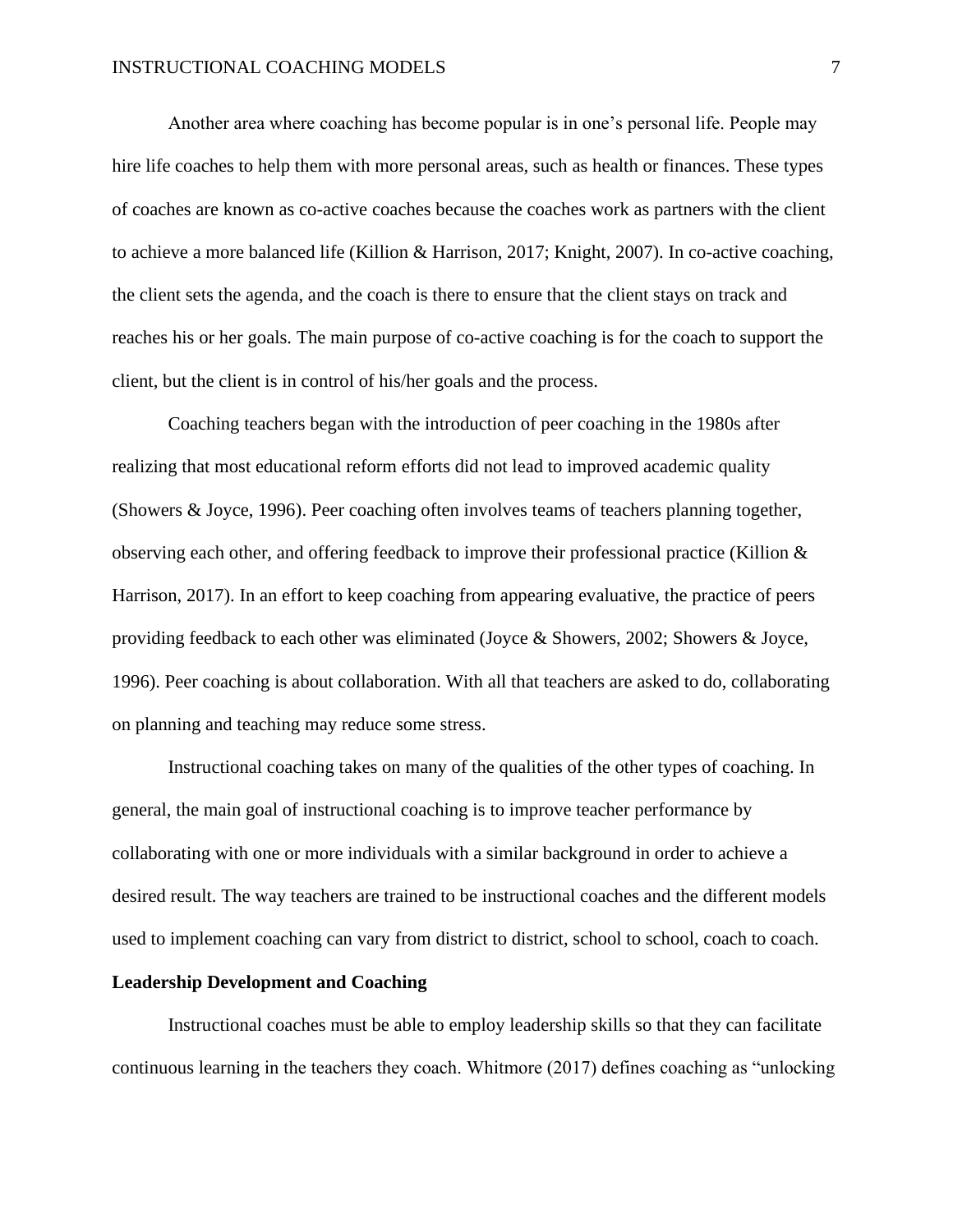people's potential to maximize their own performance" (pp. 12-13). Leaders are often tasked with the job of bringing out the best in their employees for the benefit of the entire system. Effective leaders are able to tap into the employees' skills and talents and inspire them to grow beyond expectations (Wiseman, Allen, & Foster, 2013). Coaches must be good leaders so that they can inspires teachers to want to improve and then be able to provide the leadership to help them develop professionally.

Mieliwocki and Fatheree (2019) state that effective leaders build positive relationships with others, listen to their clients, understand adult learning theory, and model the behaviors they want to help their clients achieve. Whitmore (2017) adds that responsible leaders of the future need to have "values and vision and to be authentic and agile and internally aligned" (p. 224). According to Whitmore, development is a journey, and coaches can help to guide people on this journey. Coaches must also be values-driven and have a vision if they are to guide people on the journey of personal development.

When coaches, as leaders, focus on improving instructional practices, students will perform better (Goodwin, Gibson, Lewis, and Rouleau, 2018; Mieliwocki & Fatheree, 2019). Coaching should ignite the teacher's curiosity, which will then motivate the teacher to want to make changes to his or her practice. People are less likely to want to change when they are given directives and not shown why change is necessary. According to Mieliwocki and Fatheree, an effective leader possesses the skill to help individuals become curious about new ways of doing something. Instructional coaches ignite a teacher's desire to change by making them aware of the current reality and asking questions to help them come up with techniques as potential improvement for student learning.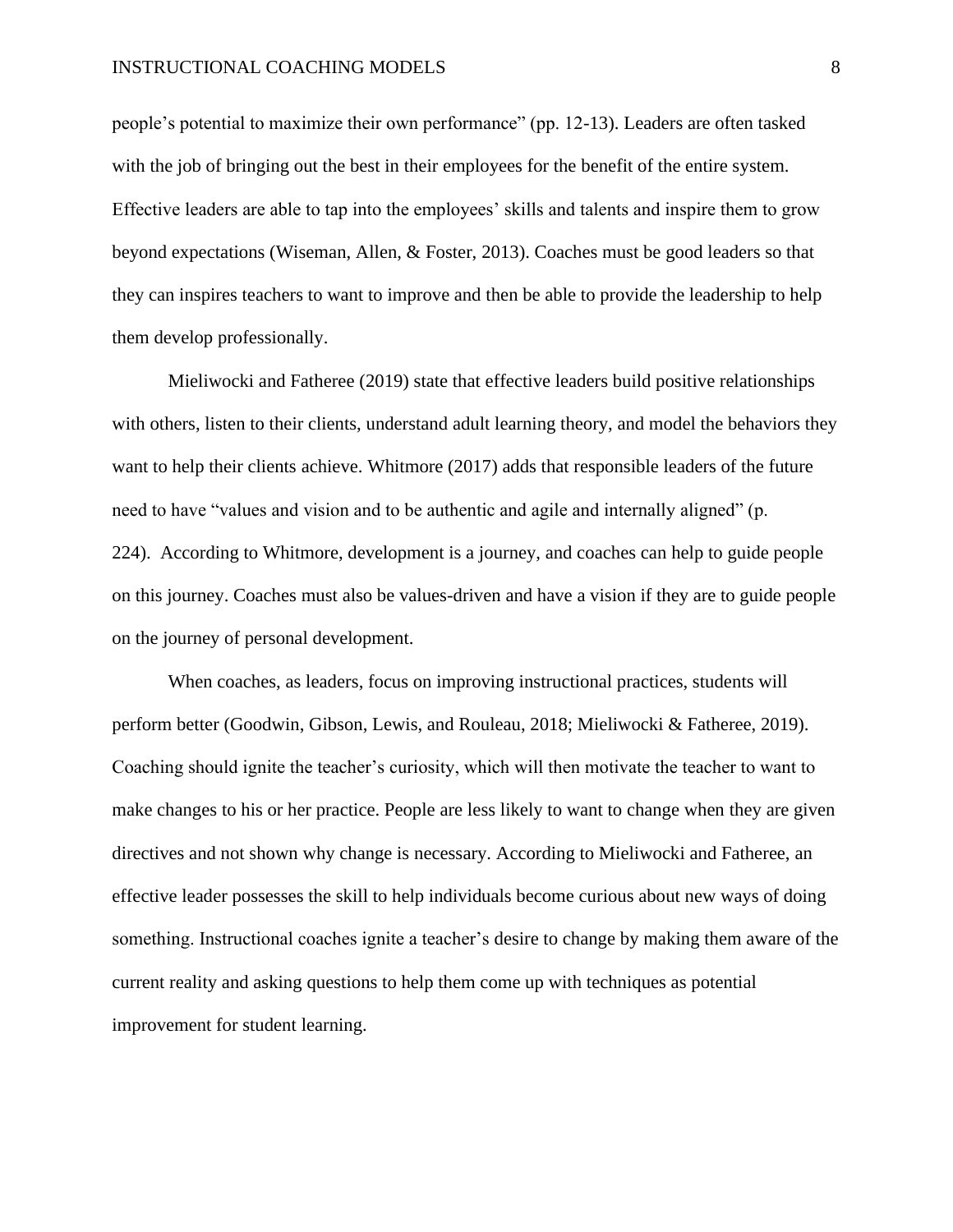# **Three Models of Coaching**

Common instructional coaching models seen in school systems can be placed into three categories: teacher-centered, student-centered, and differentiated. These three broad categories encompass more specific coaching models, but all coaching models have the goal of changing instructional practices to improve student learning (Aguilar, 2013; Killion & Harrison, 2017; Knight, 2007; Sweeney, 2013). The difference among the three categories is in the focus of the coaching.

#### *Teacher-Centered Coaching*

In teacher-centered coaching (TCC), the focus of instructional coaching is to help the teacher improve his or her instructional practice (Sweeney, 2013). Coaches take teachers through a coaching cycle in an effort to help each teacher become aware of how he or she is implementing a particular strategy or instructional practice. Becoming aware of one's practice is the first step in creating a desire to change (Whitmore, 2017). Following the TCC model involves a structured coaching cycle that includes a pre-observation conference, an observation, and a post-observation conference (Knight, 2007). During the pre-observation conference, the coach and the teacher collaborate to determine the teacher's instructional goal. This goal is based on something the teacher wishes to change or implement. For example, a teacher may have come across a new strategy to help students with vocabulary. The coach will ask the teacher questions until they can agree upon a goal for the lesson to be observed. Then, the coach will observe the teacher and take notes. During the post-observation conference, the coach reveals the data that was collected and continues to ask questions that will help the teacher reflect upon the lesson. The purpose of TCC is for the coach to guide the teacher into becoming aware of his or her practices, set a goal to change or improve those practices, and then guide the teacher into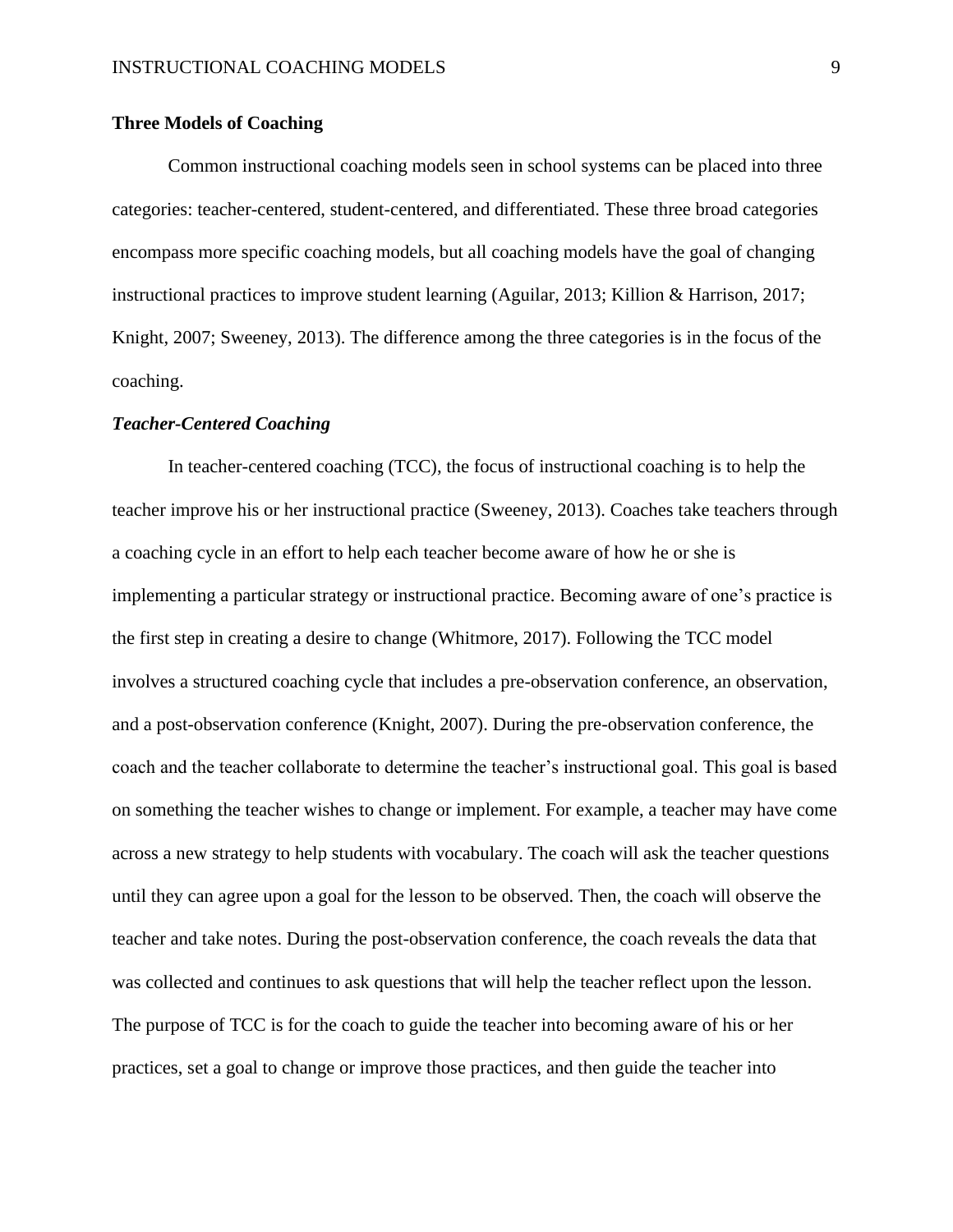reflecting upon his or her practices. The coach is not an evaluator and does not attempt to push the teacher into a particular way of thinking. However, the goal of the coach may be to help the teacher become better at a district or school-wide practice.

One teacher-centered instructional coaching model was developed from the Partnership Philosophy framework (Knight, 2007). The idea behind this framework is that coaches work with teachers to help them become aware of their instructional practices so that the teachers can make instructional changes. Knight's framework follows the pre-observation conference, observation, reflective conference cycle. In the pre-observation conference, coaches ask guiding questions to help the teacher determine an instructional goal and how the coach can collect data. After the observation, which may be videotaped, the coach asks the teacher to first reflect on what went well before sharing the data that the coach collected. In Knight's model, the coach asks probing questions and practices active listening (Knight, 2016), allowing the teacher to drive the conversation and notice areas of strength as well as areas of improvement.

Aguilar (2013) also promotes a teacher-centered coaching model, but she views most coaching models as coming from a deficit perspective, or focused on fixing the teacher. Aguilar's coaching model views the teacher as an expert with whom the coach must build a relationship before the teacher can be coached. Rather than trying to fix the teacher, Aguilar suggests that coaches focus on the teacher's strengths and promote the idea of continuous improvement. A key part of Aguilar's coaching model is to ask questions, not just about instructional practices and goals, but about the teacher as an individual. Once the coach knows and understands the teacher, coaching is easier because the teacher feels valued and sees the coach as someone who can help him or her grow as a professional.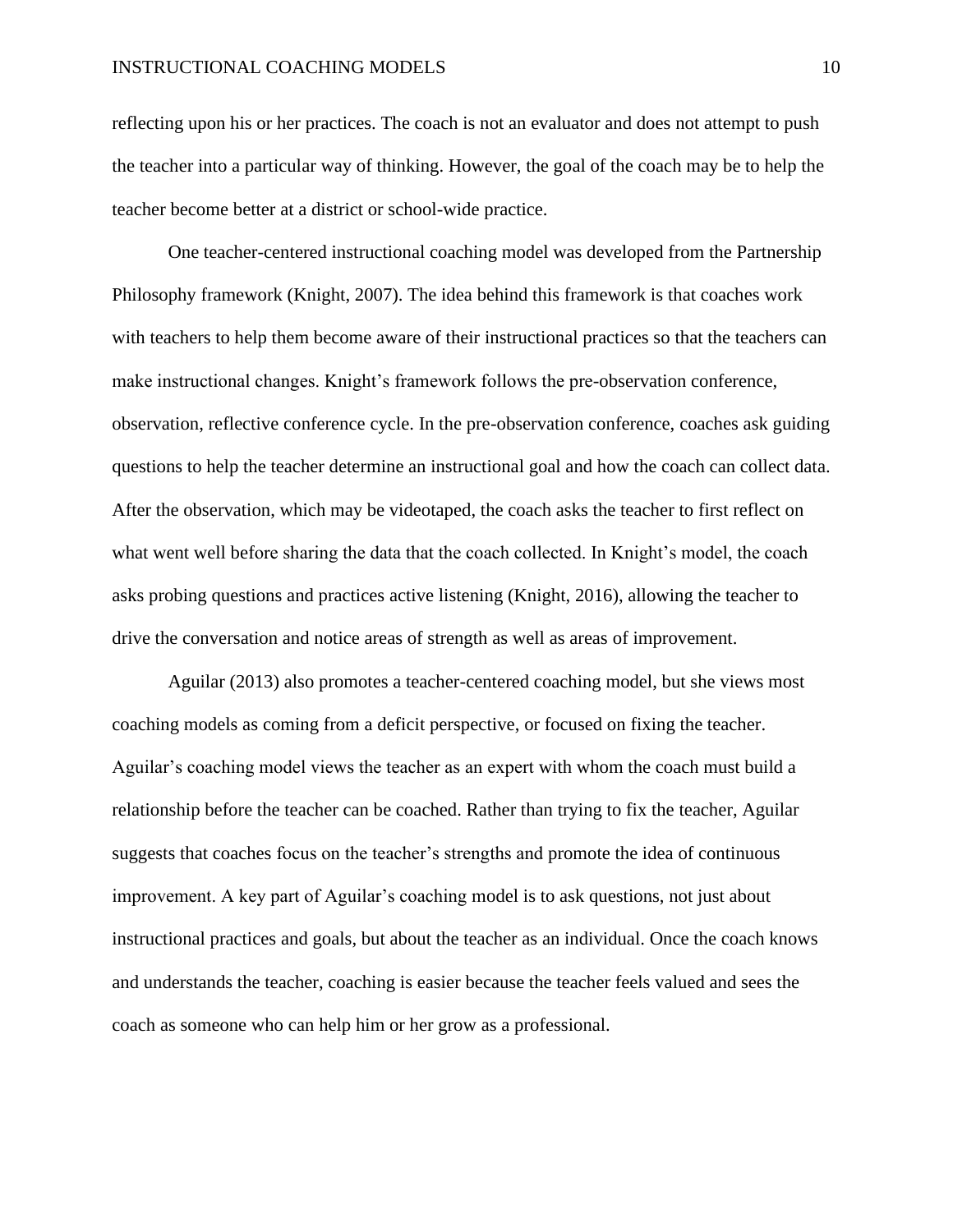# *Student-Centered Coaching*

Sweeney (2013) supports a student-centered approach to instructional coaching. School systems invest both money and talent into instructional coaching systems, and they need to know that their investment is having an impact on student learning. Maintaining a focus on improving student success, Sweeney advocates that coaches work with teachers around evidence of student learning rather than evidence of instructional practices. Sweeney's model asks coaches to help teachers set learning targets and design formative assessments to monitor progress. Teachers are asked to design lessons based on how well students are performing. Student-centered coaching moves the focus of coaching from the teacher's actions to student performance.

Hasbrouck (2016) developed her student-focused model to improve literacy skills in students. Hasbrouck's model, which was primarily developed for improving literacy instruction, has been used in all content areas. In agreement with Hasbrouck's model, Aguilar (2013) articulated that the student-focused model is not designed to help teacher's fix their instructional practices. The student-centered coaching model emphasizes that the role of coaches is to provide the support teachers need to maintain effective practices with a lens on student performance. The slight change in perspective from how can the teacher become a better instructor to how can the teacher help the students perform better is meant to create a more welcoming coaching environment. The focus on student work may lead to a change in instructional performance, or it may lead to the coach assisting the teacher in other ways, such as designing better assessments. The student-focused coaching model utilizes student work as evidence with less emphasis on teacher reflection.

An instructional coach performs various roles, depending on the teacher's needs. In the student-focused model, following the three-part coaching cycle is just one option. Since the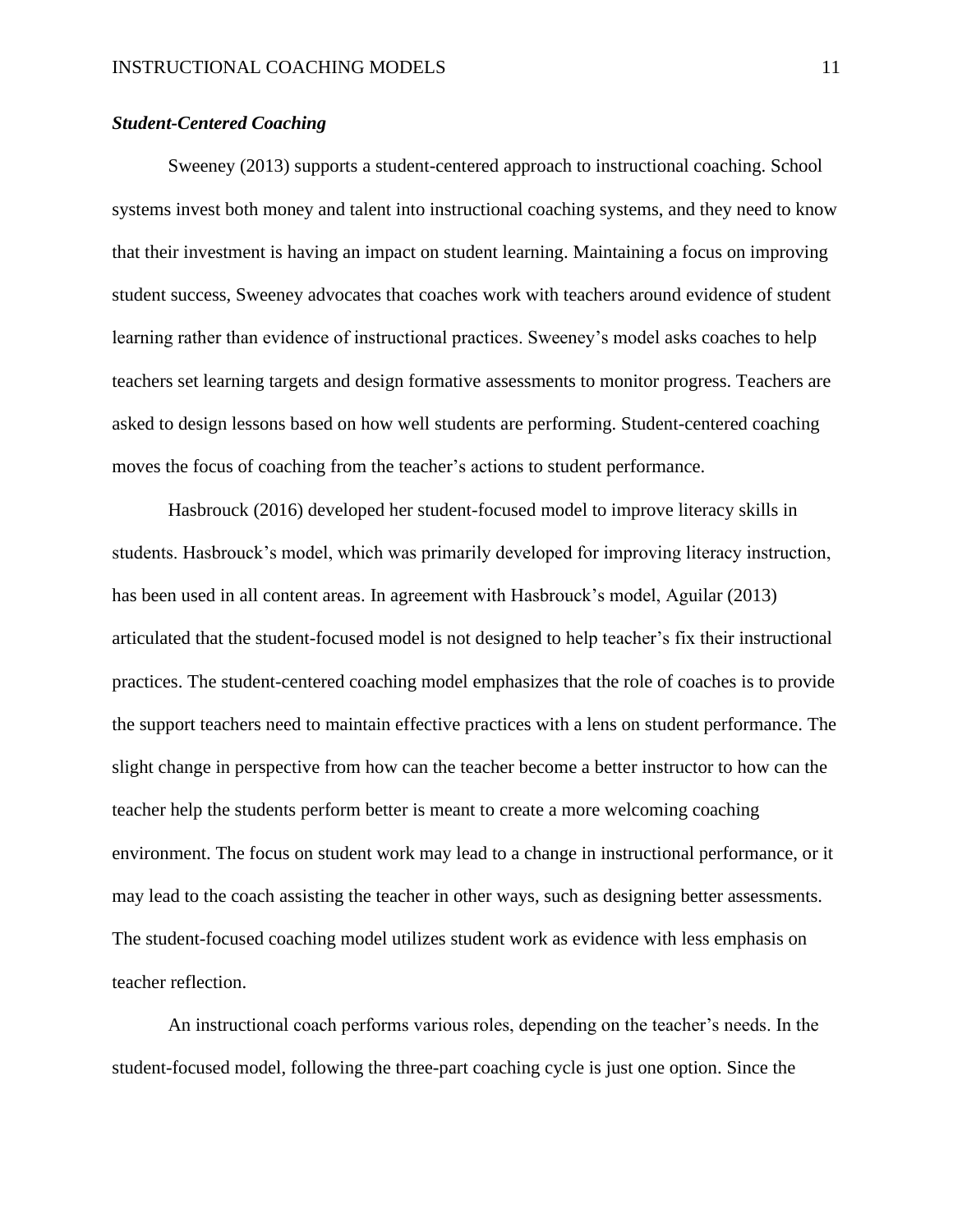emphasis is on analyzing the success of students, the teacher may need the coach to engage in services other than observing and conferencing. The coach may assist by finding resources, teaching a new strategy, or collaborating with the teacher to solve a problem. The coach is there to help the teacher improve student performance no matter what that means to the teacher. Whether following Hasbrouck's (2016) model or Aguilar's (2013) model of coaching, one of the main characteristics of the student-focused model is to build a mutually respectful relationship between the coach and the teacher.

#### *Differentiated Coaching*

A third instructional coaching model can be categorized as differentiated or blended coaching. Kise (2017) describes differentiated coaching as using a both/and perspective rather than an either/or perspective. In other words, coaches need to consider the individual personalities of each teacher so that the coach can create the best coaching experience. By understanding the teacher's personality, the coach can adapt his/her strategies to ensure that the teacher's needs are being met in a way that fits with the teacher's values and beliefs. Differentiated coaching does not focus solely on changing instructional practices or on analyzing student data. Rather, the coach utilizes any strategy that will best meet the goals and the needs of the teacher (Bloom, Castagna, Moir, & Warren, 2005; Kise, 2017). Differentiated coaching allows the coach to work with the teacher on instructional practices, student performance, or both.

Fazel (2013) presents a different version of a coaching model called the Teacher-Coach-Student model. This model differs from both the teacher-centered model and the studentcentered model in that the coach works with both the teacher and the students to develop an inquiry-based learning environment. Like the other models, the coach builds a relationship with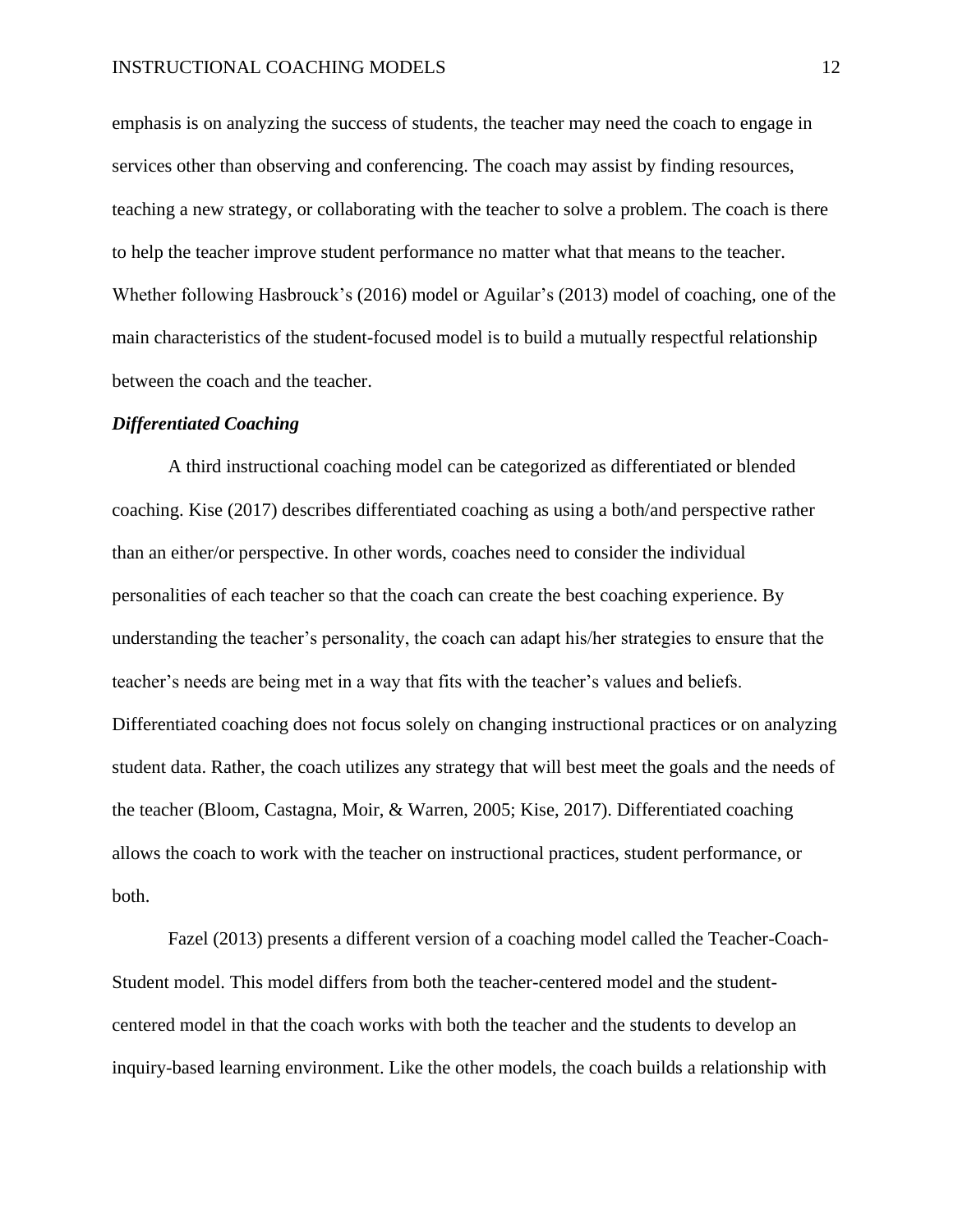the teacher and practices active listening. Unlike the other models, the goal of the coaching cycle is to model inquiry-based learning with the teacher so that the teacher may then practice inquirybased learning with his or her students. In Fazel's model, the students are an integral part of the learning process and not the passive recipients of the coaching.

#### **Coaching as Professional Development**

Instructional coaching is often offered as an alternative to traditional forms of professional development (PD). These traditional forms of PD, where a large group of teachers gather to hear an expert espouse a new strategy or introduce a new initiative, are ineffective (Goodwin, Gibson, Lewis, & Rouleau, 2018; Knight, 2007; Kraft, Blazer, & Hogan, 2018). Schools in the United States spend millions of dollars each year on PD programs, yet the research has shown no significant improvement in either teacher instruction or student achievement (Garet et al., 2008; TNTP, 2015) from most PD methods. Many traditional PD programs provide generic messages rather than specific strategies that meet the needs of individual teachers (Kraft, Blazer, & Hogan, 2018; TNTP, 2015). Even if the topic of the presentation is inspiring, teachers lack both time and training to fully and effectively implement new initiatives provided through traditional forms of PD. It stands to reason that if teachers are not effectively implementing new initiatives, those initiatives have little to no impact on student achievement. School districts around the nation have turned to coaching as a method of providing job-embedded, individualized forms of PD that teachers can implement and practice with guidance (Galey, 2016; Kraft, Blazer, & Hogan, 2018).

With an effective instructional coaching program, many of the issues that make traditional professional development ineffective are resolved. Instructional coaching techniques involve several principles of andragogy, or adult learning theory (Cox, 2015). A key principle of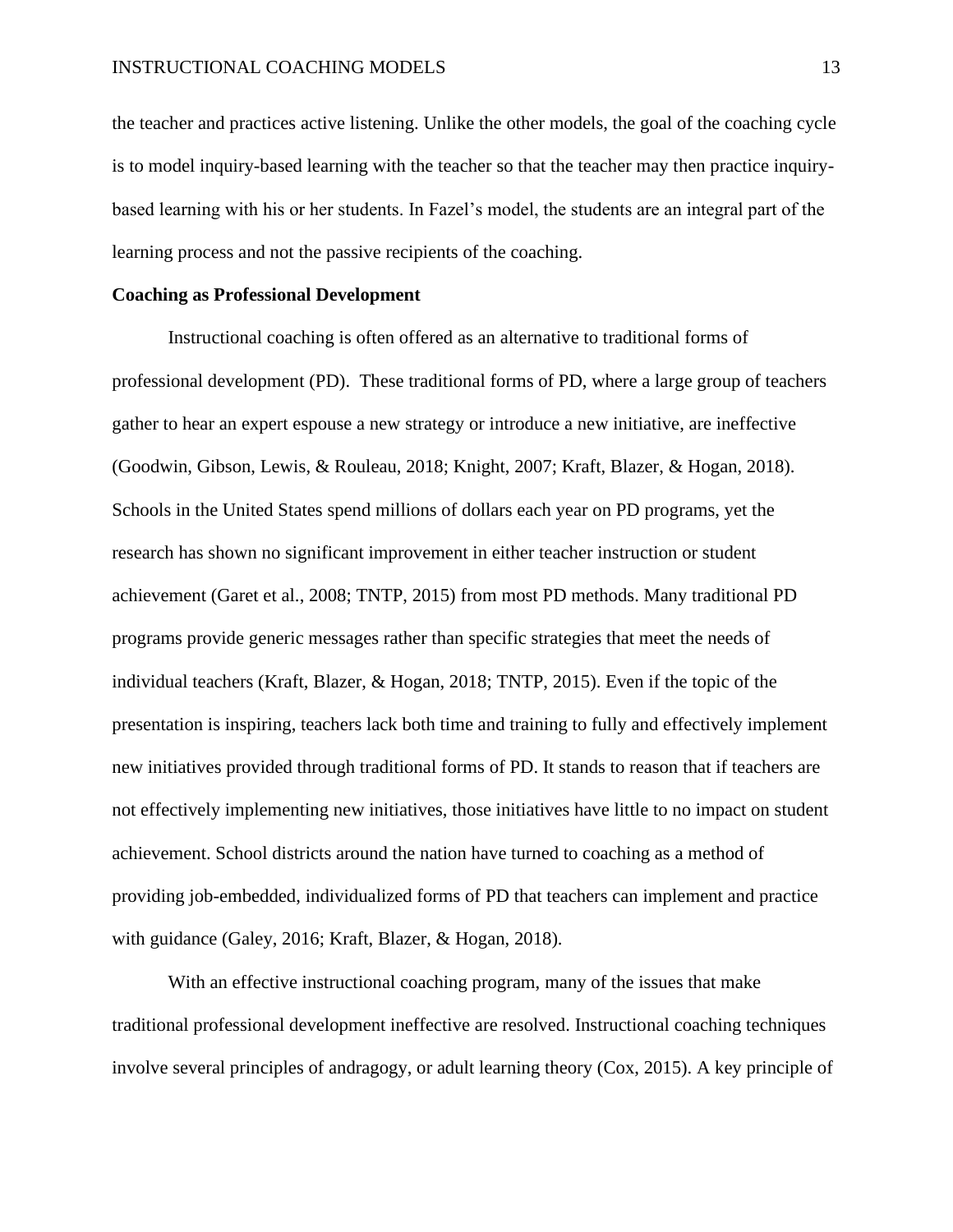andragogy is that adults want to be involved in the design of their learning. In traditional PD, the learning is designed by a small group of individuals and pushed out to teachers. Instructional coaching makes PD more personal by having the coach work directly with a teacher or a small group of teachers to set goals, then determine how the teacher will progress toward those goals. Instructional coaching methods give teachers a voice in their professional learning and growth.

Birnie (2019) conducted a small study to see how coached clients in the business field perceived the coaching process. From studying three individuals, Birnie found that the coached clients were unfamiliar with how to best utilize the coaching services. In the beginning of their coaching experience, the clients allowed the coaches to take the lead and guide them. However, once they gained more experience with the coaching process, they became more empowered and began to identify their own learning goals. Instructional coaches, therefore, should keep in mind that teachers who are new to being coached may not feel comfortable in leading their own learning. It is important that coaches get to know the teachers and their concerns before expecting the teachers to fully engage in the coaching process.

Another principle of andragogy is that adults learn better when they can make connections to prior knowledge (Cox, 2015). Connecting to prior knowledge is important for all learners, but for adults, it also means that the coaches should respect the teacher's knowledge and experience when designing the learning program. Traditional PD is often a one-size-fits-all message, assuming that all teachers need to know the same strategies or information to be motivated to make a change. By working with individual teachers, instructional coaches are able to take into consideration the experiences of that teacher, as well as the teacher's values and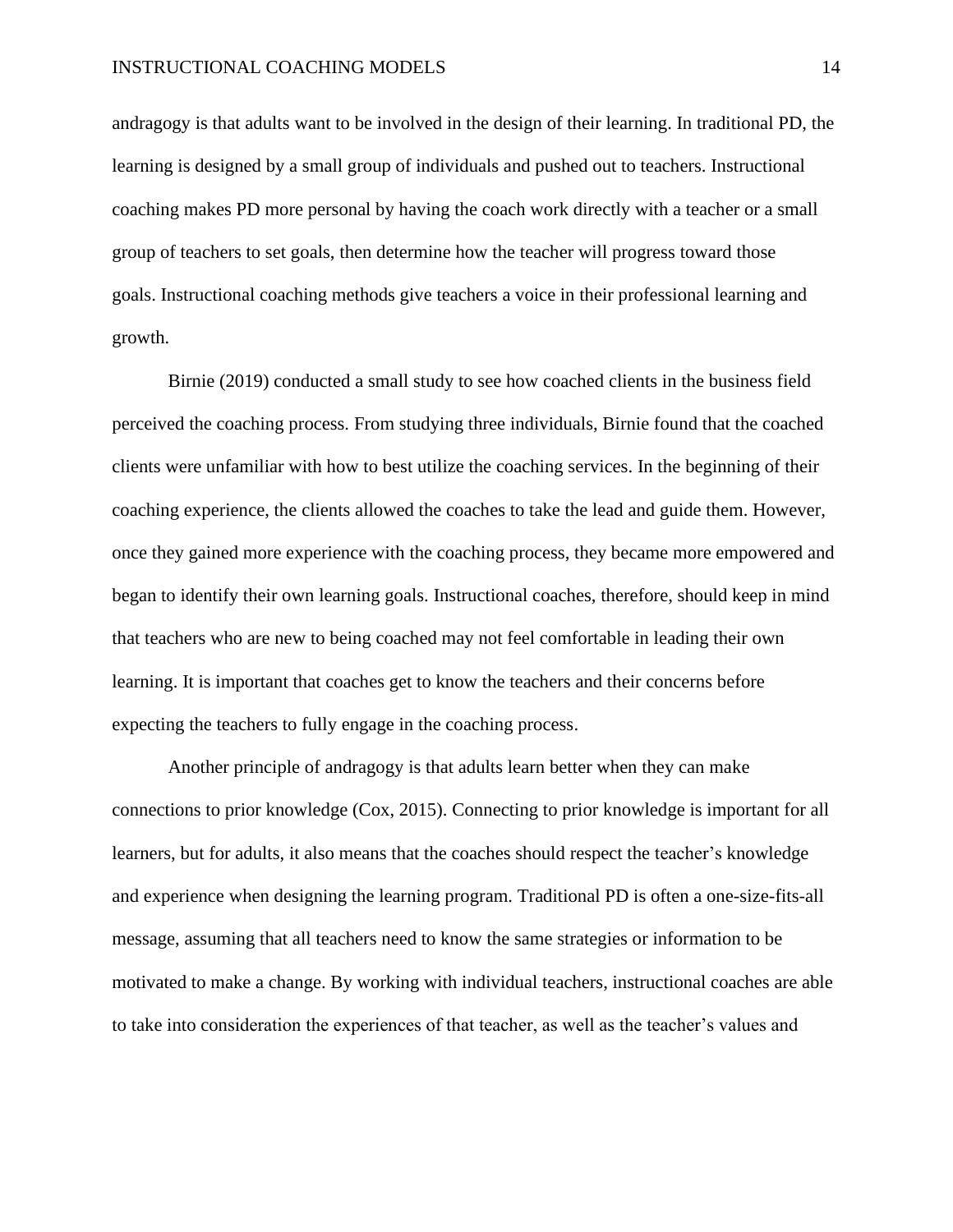beliefs. When teachers are able to build upon what they already know, they are more likely to include new strategies in their professional practice.

Andragogy also states that for adults to want to make a change, they need to feel some sense of urgency or see an immediate application of the change. A problem with traditional PD methods is that some teachers either do not feel the sense of urgency, or they are not provided the time to learn how to apply the new learning so that change can occur. Instructional coaching cycles often last between four and six weeks as the coach works with the teacher to identify the goal, design a plan, observe the teacher implementing the plan, reflect on the implementation and make revisions, and finally conduct more observations and more reflections until the strategy has been learned and the goal met. Coaches can help the teacher collect and analyze data so that the need for change is clear. The coach then works with the teacher to develop new strategies or improve existing strategies that will improve instruction.

Adult learning theory also states that adults are driven more by intrinsic motivation than extrinsic rewards and consequences (Cox, 2015). Extrinsic rewards are effective at motivating people for short-term goals, but not at helping people with long-term change (Pink, 2009). For true change to take place, teachers need to have the time to practice the new learning and be able to reflect and make adjustments. According to Pink, motivation involves giving the individual a choice in what needs to be changed, making the new learning challenging and achievable, and clearly stating the purpose or need for the change. Instructional coaching methods are designed to be sustained over time and focused on improving a specific skill (Kraft, Blazer, & Hogan, 2018). Teachers who are given time and support will be able to see the effects of the changes they make and continue to adjust and improve their instructional practices.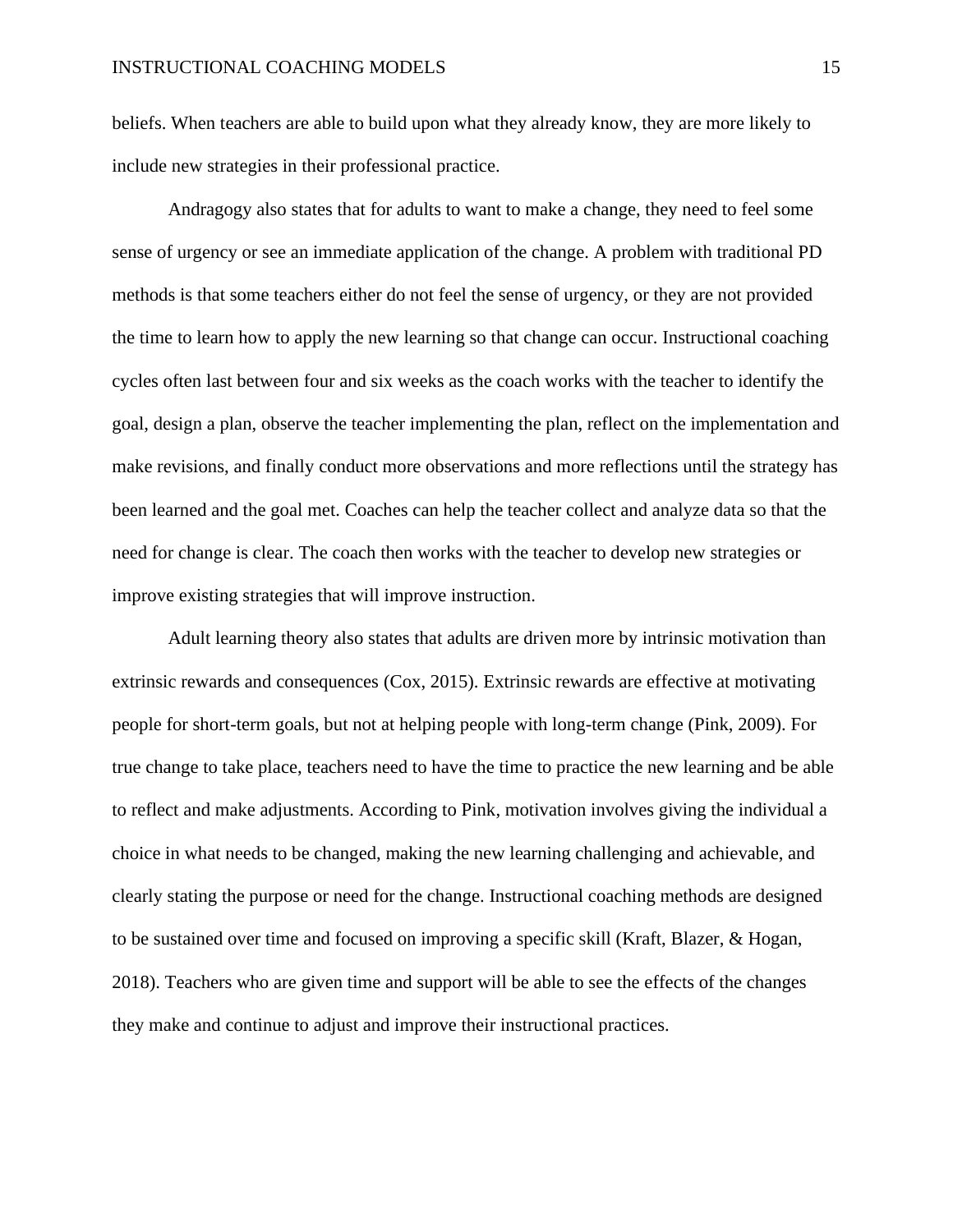# **Coaches as Change Agents**

We live in a constantly changing world in which people will need to be able to adapt to situations that we cannot currently imagine. Teachers, especially, need to engage in new learning so that they can prepare students for a world filled with technology and jobs that do not yet exist (Esteves, 2019; Marx, 2015). Instead of dispensing knowledge to students, teachers need to be able to create curriculum that utilizes active learning with a focus on critical thinking and problem-solving skills. Teachers heavily trained in content must learn new ways of teaching to meet future needs.

The purpose of most PD models is to introduce new ideas that are meant to change the way people do business as usual (Killion & Harrison, 2017). As indicated earlier, traditional PD sessions are ineffective because of lack of follow-through and connections to individual needs. Instructional coaching, however, is a more effective way of facilitating change in individuals because it is on-going and job-embedded (Sweeney, 2013). The need to prepare students for an unknown future means that we need to move from accepting the status quo to a culture of continuous improvement. Esteves (2019) informs us that the amount of technical information doubles every two years, so teachers must keep up with societal changes.

Hall and Hord (2015) explain that change is a process that takes time and involves working through stages. To assist individuals through the change process, it is important to assess how they feel about change and where they are in the process. Hall and Hord created the Concerns-Based Adoption Model (C-BAM) to assist leaders in identifying where an individual stands in the change process and to provide leaders with strategies to help people work through the change process. The authors provide several tools, such as the Stages of Concern questionnaire, the Levels of Use framework, and the Innovation Configuration map, to assist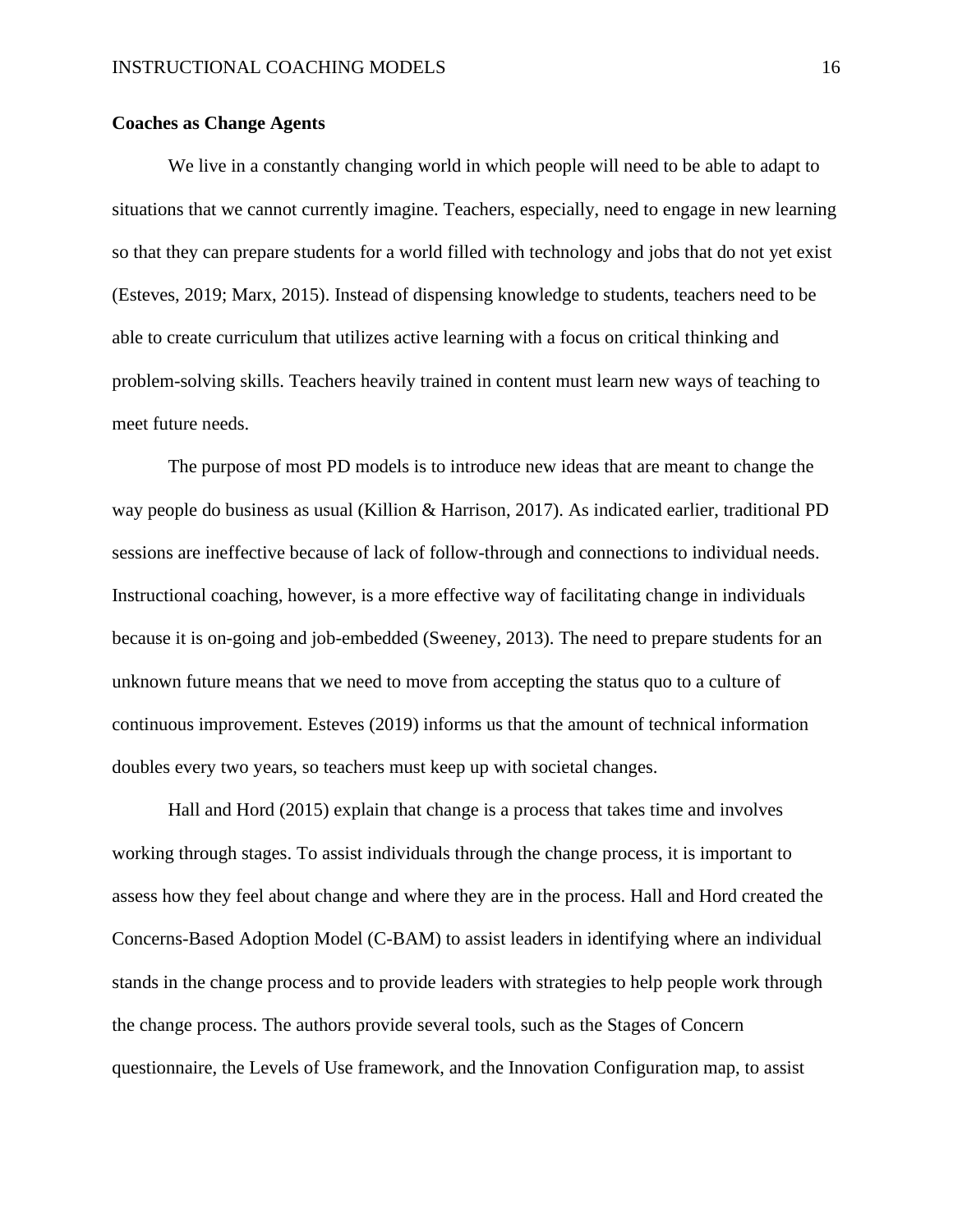leaders in guiding individuals through change. Coaches can use these tools to assess where teachers are in the change process and design coaching sessions to make the process easier for teachers.

One of the most useful tools an instructional coach can use with a teacher in the change process is the Innovation Configuration map (Hall & Hord, 2015). This map describes the stages, from beginning to full implementation, of an innovation that the teacher is attempting to learn. Once the instructional coach and the teacher set a goal and identify strategies to reach that goal, an Innovation Configuration map can be utilized to help the teacher reflect on the progress he or she is making. Use of an Innovation Configuration map is nonjudgmental; therefore, it makes an effective reflection tool to help the teacher grow professionally.

Change is a personal experience (Hall & Hord, 2015), and personal change is complicated (Knight, 2007). Teaching is not just a job for most people, it is part of who they are. Change affects one's habits, behaviors, and/or long-held beliefs. When a teacher is asked to change, more is involved than just adding a new strategy to their practice. Those strategies are tied to the teacher's personality and way of life. Coaches can make the change process less threatening if they have the right tools and understand how to use them.

#### **Impact of Coaching on Student Achievement**

Students need to learn 21st-century skills that require critical thinking and problemsolving skills (Esteves, 2019; Marx, 2015) if they are to be successful members of our future society. Preparing students for high-stakes tests or asking them to complete artificial assignments that do not have real world applications will not get students ready for the future. The Iowa Department of Education's (2019) TLC program is built on the idea that "[i]mproving student learning requires improving the instruction they receive every day" (p. 4). Coaching, as a method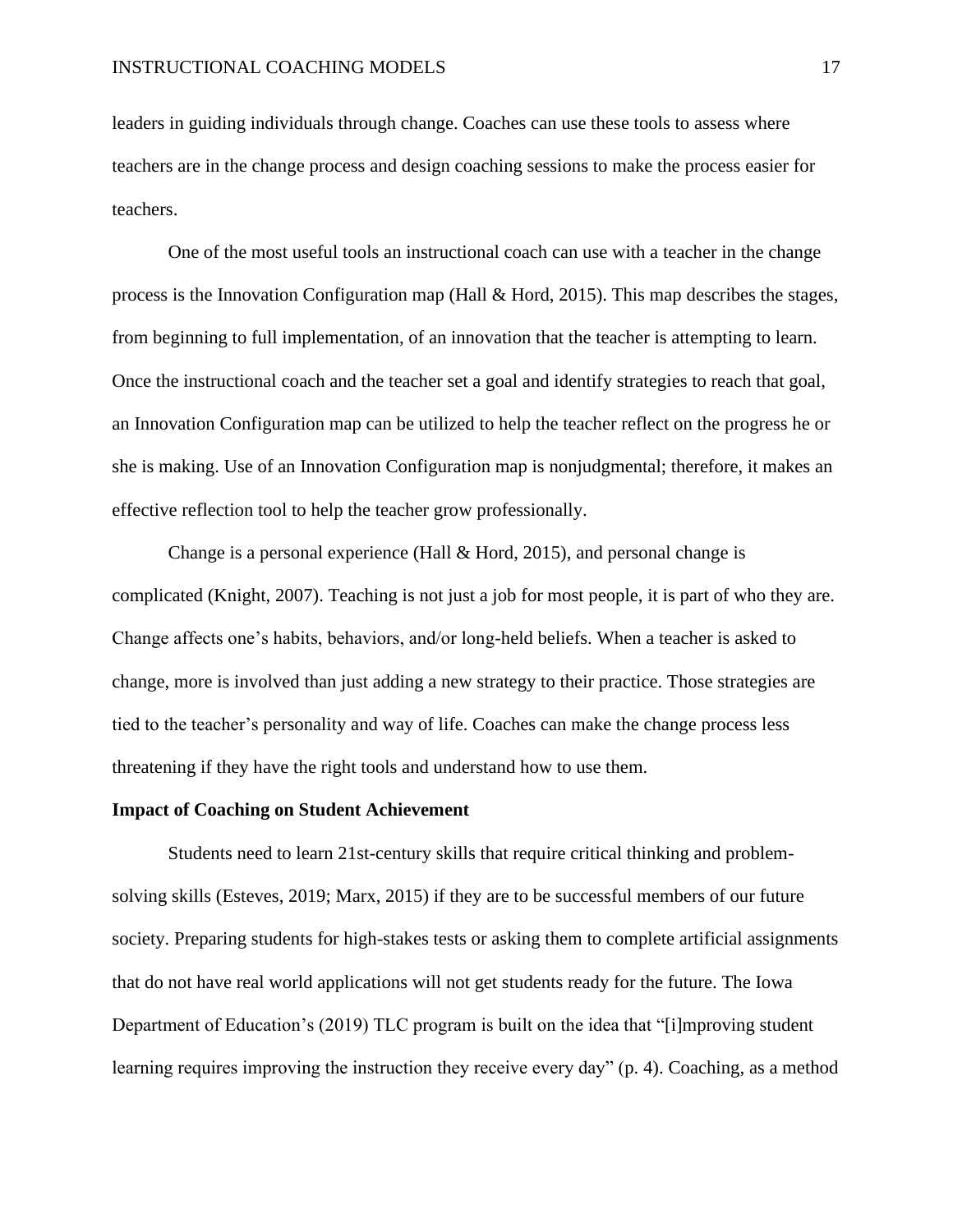for helping teachers learn and implement new ways of teaching that will engage students in active learning, may have the greatest impact on student achievement.

The goal of instructional coaching programs is to have a positive impact on student achievement. Some coaching models focus on teacher-centered approaches, while others focus on a more student-centered approach. Kraft, Blazer, and Hogan (2018) conducted a metaanalysis of over 60 studies on the effects of coaching, and they found teacher coaching has a significant impact on both the teacher's instructional practice and student achievement. The greatest impact, however, was on the improvement of teacher instructional practices. Many scholars agree that improving the quality of instruction leads to an increase in student performance (Darling-Hammond, Hyler, & Gardner, 2017; Kraft, Blazer, & Hogan, 2018; Wang, 2017). Whereas research suggests that coaching improves the quality of teaching, that improvement tends to have a small impact on student performance.

In their meta-analysis, Kraft, Blazer, and Hogan (2018) found that small coaching programs were twice as effective as larger coaching programs in improving both instructional effectiveness and student achievement. One explanation for smaller coaching programs being more effective may be that coaches tend to have a greater effect when working with a small number of teachers (Wang, 2017). Kraft, Blazer, and Hogan suggest that larger coaching programs face a greater challenge of finding high-quality teachers to fill the number of coaching positions the school needs. Thus, if the larger programs are not able to find enough qualified coaches, the coaches may be stretched too thin to be as effective as they could be.

#### **Impact of Coaching on Teachers**

An effective coaching program can have profound effects on the teacher. Gladwell (2008) found that for continuous improvement, individuals need to participate in at least "ten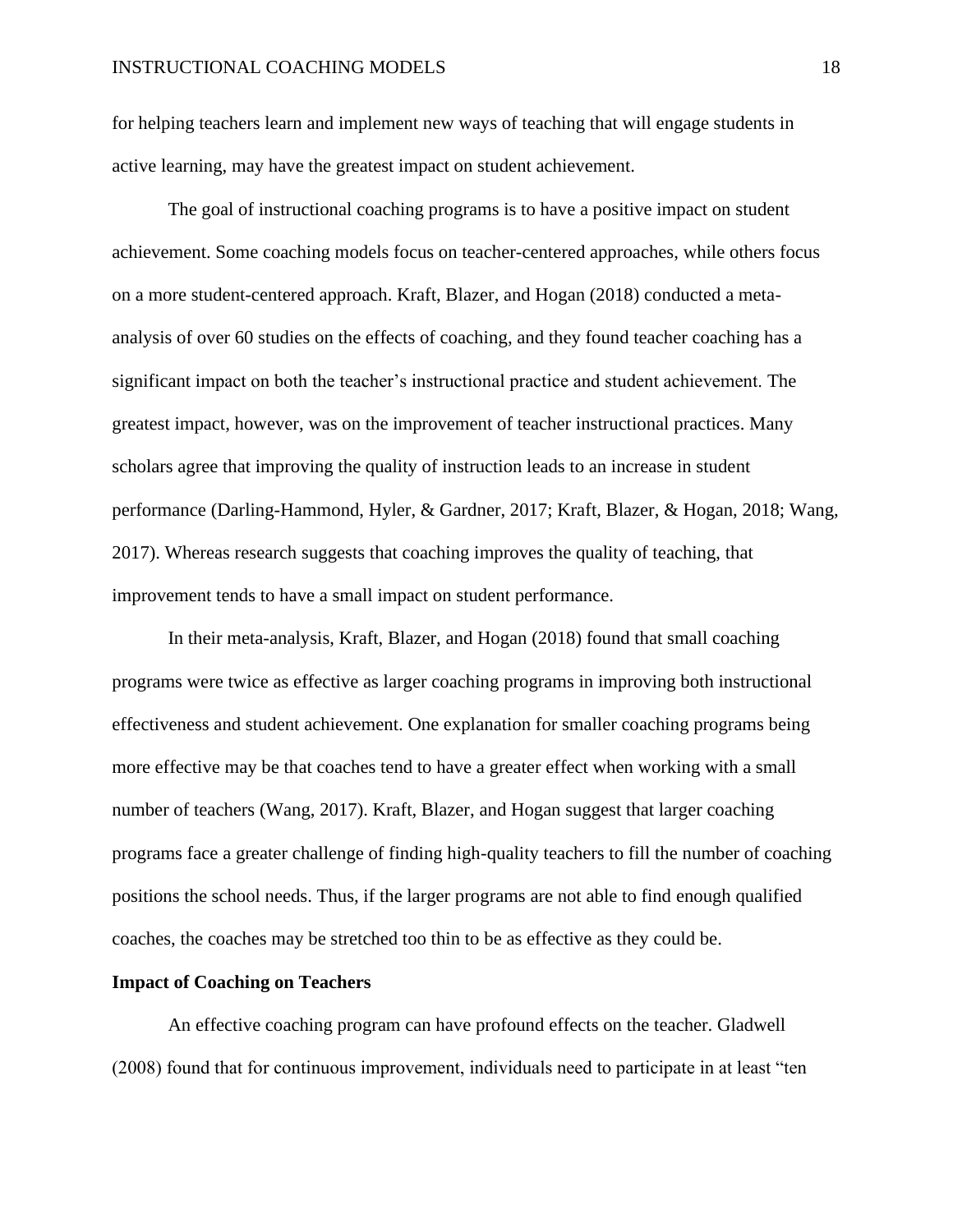thousand hours of deliberate practice" (as cited in Aguilar, 2013, p. 7) to truly master a new skill. Gathered in a large auditorium to listen to the same message as every other person in that auditorium is not deliberate practice. On the other hand, teachers working with a coach to plan and implement new learning while receiving both support and feedback is deliberate practice. Though one round of coaching may not change the teacher's habits, continuous work with coaches is more effective than a one-size-fits-all professional learning session. Through the use of instructional coaching programs, teachers can engage in professional learning as part of their daily teaching routine.

#### *Coaching Encourages Collaboration*

Knight (2007) suggests that "[c]ollaboration is the lifeblood of instructional coaching" (p. 27). In all instructional coaching models, the coach and the teacher work together in some fashion to effect change. Collaborating may include the coach and the teacher planning a lesson to co-teach (Sweeney, 2013), or it could be a coach working with a team of teachers to assist them in analyzing student data (Killion & Harrison, 2017). The very introduction of a coach means some type of collaboration will take place.

# *Coaching Builds on Teacher's Expertise*

Adult learning theory explains that adults are more willing to learn a new skill if they are able to have a voice and build on what they already know (Cox, 2015). Whether a teacher is implementing a new strategy or learning a new position, acknowledging the teacher's skills and connecting those skills to the new learning is key to being a successful coach. As part of her new position as an academic leader at Vanderbilt University Medical Center, Kim Rathmell was coached by an outside expert (Rathmell, Brown, & Kilburg, 2019). Over a two-year period, Rathmell grew as a leader through her experiences with her coach. The coach encouraged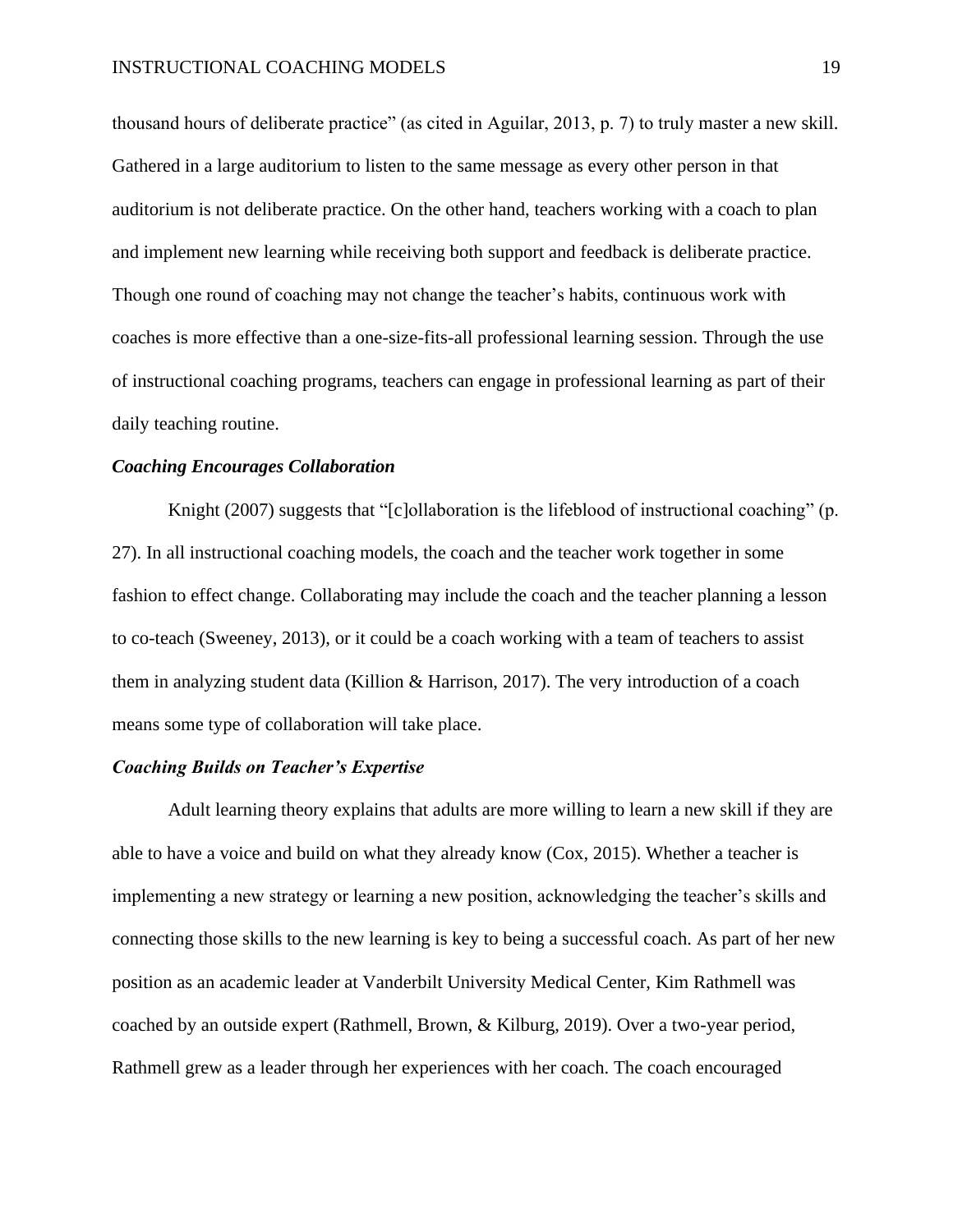Rathmell to use the expertise she had gained from her previous position as an academic physical scientist to make decisions for her new role in leadership. When something did not turn out as expected, the coach used the opportunity to guide Rathmell into new ways of thinking, but she did not throw away the previous knowledge. Instead, the coach helped Rathmell build on what she already knew so that she could improve her leadership skills and her expertise in her field.

# *Coaching Creates Long-Term Change*

Research completed by Joyce and Showers (2002) concluded that 95% of the teachers who receive coaching in the classroom continue to use the new skill in their practice. In contrast, 0% of the teachers used the new skill in the classroom after learning the theory through discussion or demonstration, and 5% used the new skill when receiving feedback after practicing the skill. Adding coaching to the learning process, where teachers are coached while teaching, dramatically improves the teacher's retention of the knowledge and usage of the new skill in instructional practice (Showers & Joyce, 1996).

In addition to retaining improvements in instructional practices, coaching can lead to long-term changes in school culture. An effective coaching program where coaching is seen as a method of professional growth and not as a way to fix a teacher's instruction can lead to a positive culture (Eisenberg, 2016). Coaching builds a more transparent culture with teachers collaborating and supporting each other to develop lessons and strategies that benefit all students in the building (Killion & Harrison, 2017). School leaders who promote coaching as a model for continuous growth make it easier for teachers to want to work together.

#### **Limitations of Instructional Coaching Programs**

A big question for many districts is whether or not the cost of instructional coaching is worth the benefits. Experts argue that school districts spend millions of dollars on PD every year,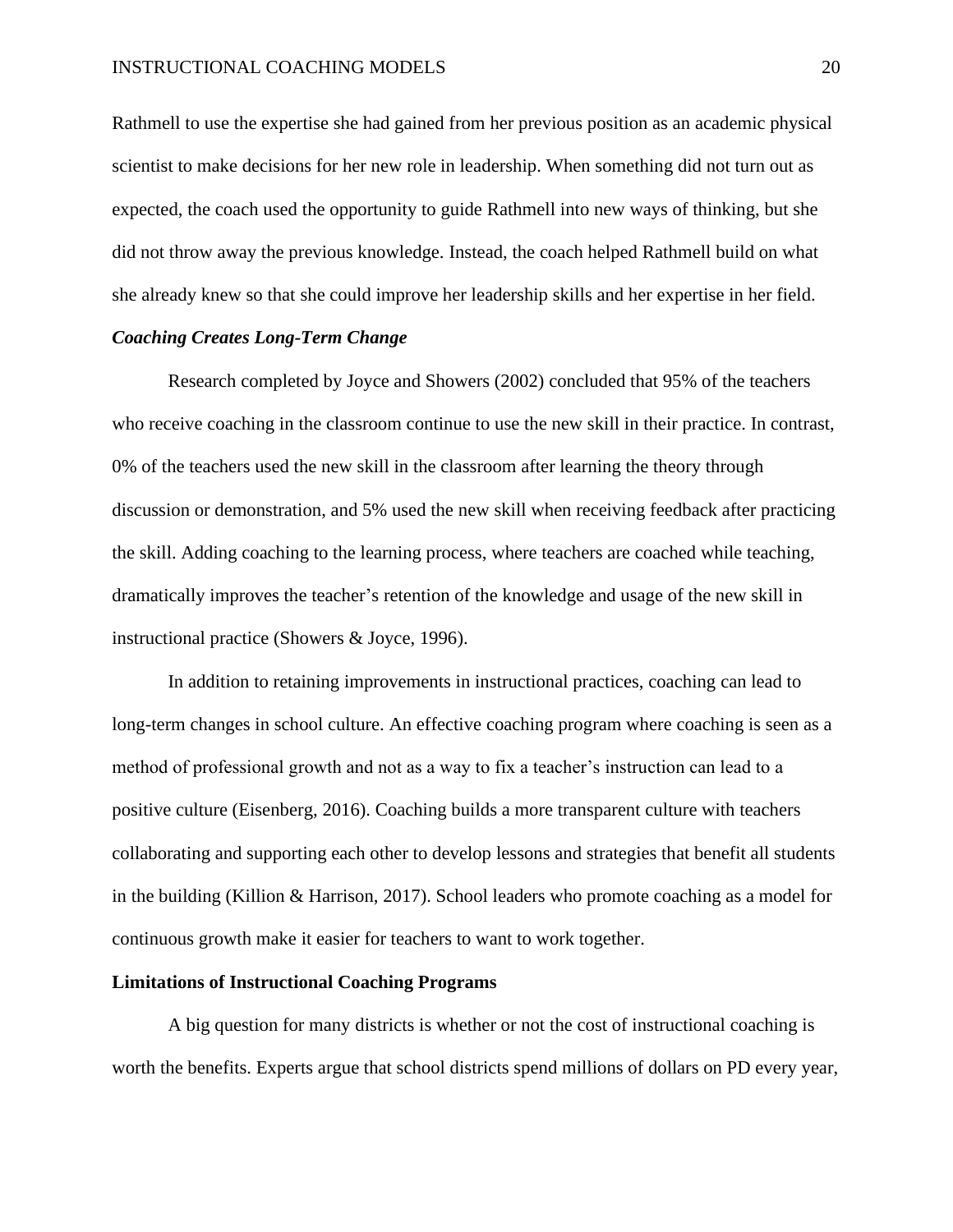and with evidence that traditional PD is ineffective in producing long-term, systemic change, an investment in coaching is well worth it (Roy, 2019). However, for the coaching program to have the desired results, it must be well-planned, sustainable, and supported by administration and teachers.

When an instructional coaching program is not well-planned, it can lead to ineffective coaching practices. In an eight-year study of coaches from over 20 middle schools, Kane and Rosenquist (2018) found that coaches are often spread too thin to be effective. Principals may be pressured to make short-term changes and might use coaches in more administrative ways than for individualized professional development. On the other hand, if a coach is hired by a district rather than a school, the coach may not spend enough time in one school to build positive relationships with the teachers. An effective coaching program clearly describes the role and purpose of the coach and allows the coach to build relationships with the teachers.

Garet et al. (2008) found that adding coaching to a rigorous professional development model that includes many hours of intensive, focused study in one area did not significantly improve retention of teacher knowledge or student performance. Teachers in Group A received 48 hours of training from experts in a workshop-style institute, while teachers in Group B received an additional 60 hours of coaching along with the workshop training. Teachers in both groups had a greater retention of knowledge in reading strategies and instruction than the control group; however, student test scores did not show a significant improvement. In addition, the year after the training and coaching were no longer implemented, neither teachers nor students demonstrated continued positive results. To better assess the effect coaching may have on student achievement, more long-term studies are needed. One may conclude that if instructional coaching improves the teacher's knowledge and practice, that continued implementation of the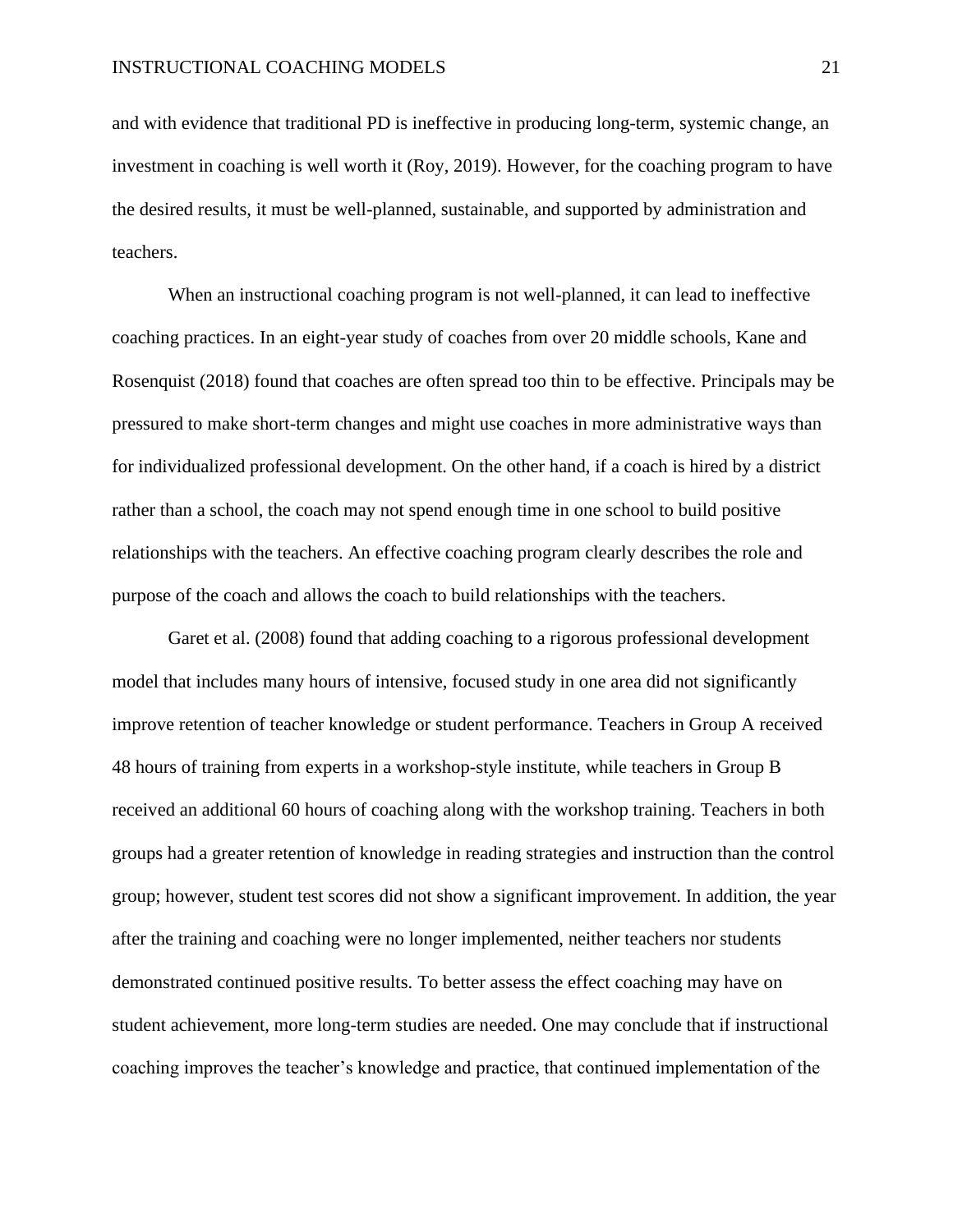improved practice will eventually lead to improved student performance. Just as it takes time for a teacher to reap the benefits of coaching to improve instructional strategies, it will take time to realize the impact the improved teaching methods has on student achievement.

The main goal of education is to prepare students to be as successful as possible in the future. School districts invest millions of dollars in professional development every year, and that money should be spent on programs that will yield the best results for academic success. More studies are needed to assess the effectiveness of instructional coaching. Without a standardized definition of coaching, or a single coaching model, true benefits of coaching are difficult to assess. Instead, a district or school needs to determine their desired results, to identify the best method to help teachers move through the change process, to implement a well-designed plan, and to provide the necessary support to follow through on the changes.

#### **Conclusion**

As schools and school districts continue to find ways to improve instruction and increase student achievement, instructional coaching is becoming more popular. Instructional coaching, however, should not be considered a fad or the newest trend in education. When planned well and used appropriately, instructional coaching can be an effective method to deliver professional learning.

School leaders need to determine the best model of instructional coaching to use before fully implementing a coaching program. If the goal is to implement a school- or district-wide initiative, then a teacher-centered coaching model is the best choice. In the TCC model, the coach works with the teacher to set a goal, then observes the teacher in practice. The coach collects data for the teacher around the goal, shares the data with the teacher, and facilitates a reflecting conference. The discussion around the data allows the teacher to become aware of his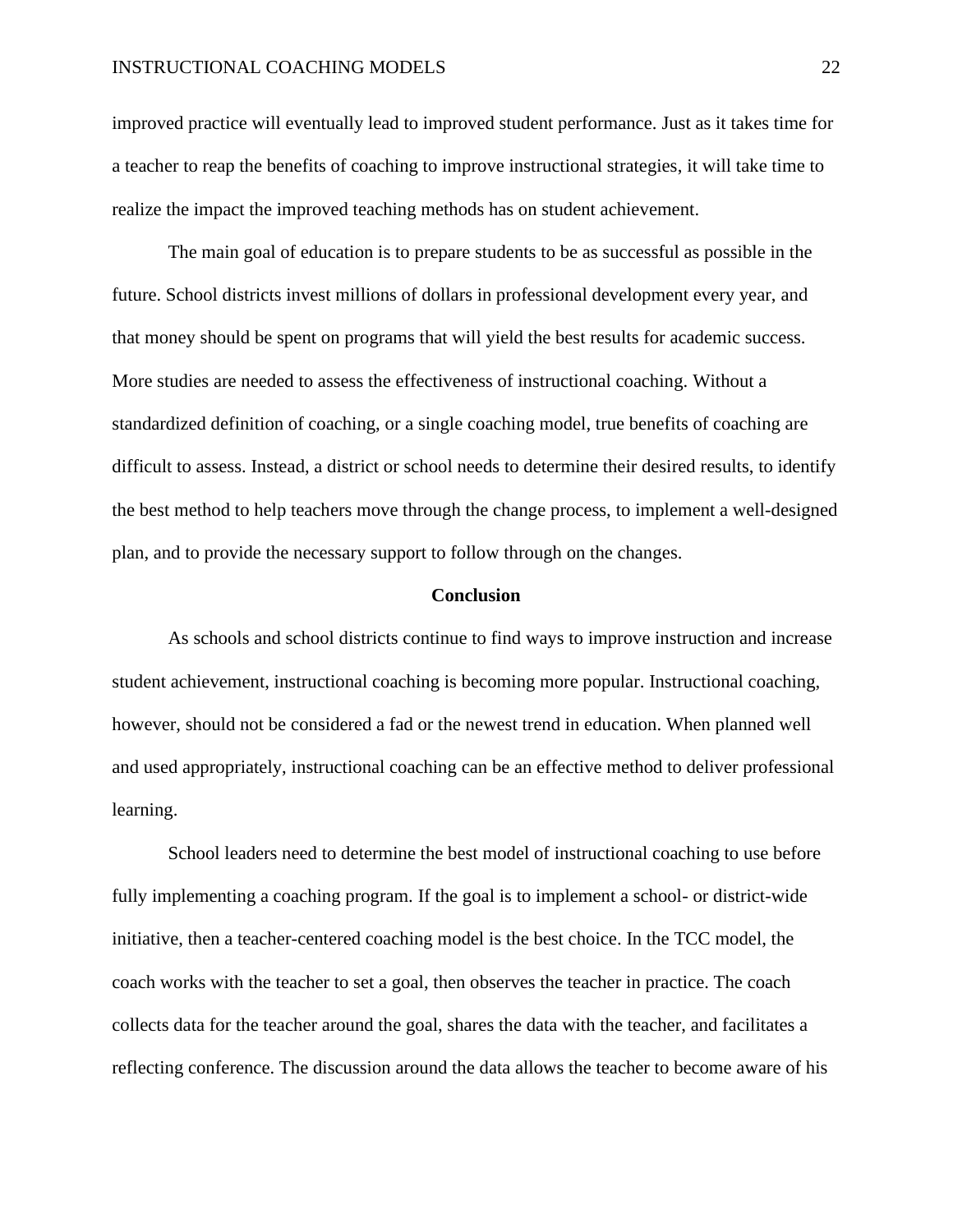or her instructional practices and the effects they are having on student learning. With the assistance of the coach, the teacher reflects on his or her teaching practices and modifies his/her instruction to reach the intended goal. The TCC model is best when one coach is working with several teachers to improve instruction. Researchers found that by improving instructional practices, student achievement will improve (Darling-Hammond, Hyler, & Gardner, 2017; Wang, 2017). Kraft, Blazer, and Hogan (2018) discovered that improving instructional practices has a small effect on increasing student achievement. More studies need to be conducted to measure the true effects instructional coaching has on improving instruction as a way to increase student achievement. Once instructional coaching has been found to improve instructional practices, then researchers need to assess the relationship between the improved instruction and student achievement.

Schools with established effective teaching practices should consider implementing a student-centered coaching model. The SCC model places the emphasis on student work rather than instructional practices. Coaches using this model recognize the strengths and knowledge of teachers as they build positive relationships to understand the unique qualities of each teacher. By understanding the personalities of the teachers, the coach can assist them in finding ways to improve student achievement. Coaches may complete formal coaching cycles with the teacher, or they may partake in informal coaching practices. Informal coaching practices could include finding resources for the teacher, co-planning a lesson, or modeling a lesson, to name a few. In SCC models, the coaching structure varies in an effort to help teachers do what is needed to improve student performance.

The differentiated coaching model is the best choice for schools and districts that are both implementing new strategies and focusing on specific areas of student achievement. While all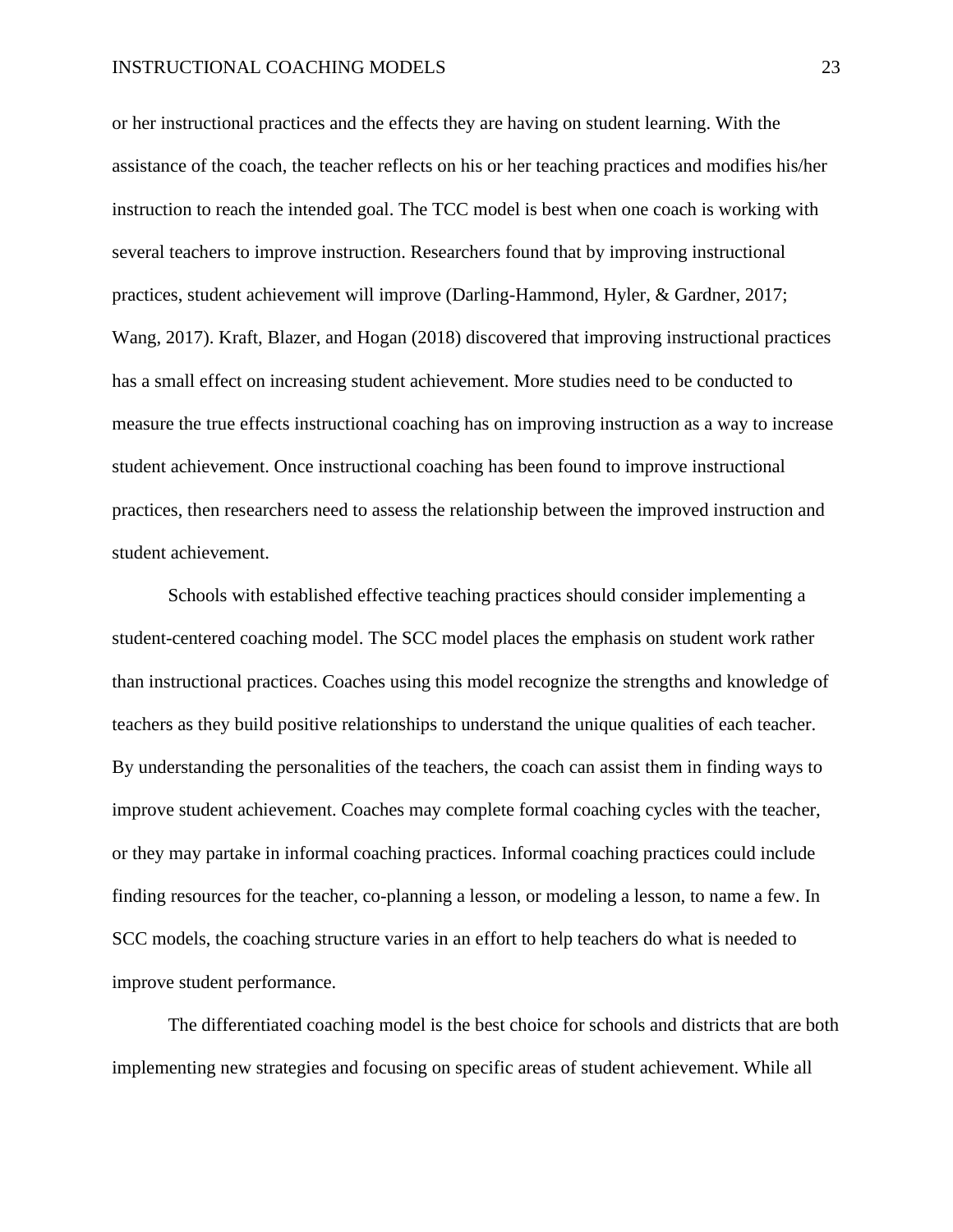coaching models have a goal to improve student achievement, the differentiated coaching model recognizes that some teachers may need to be coached in using a specific strategy, while other teachers may need to focus on designing better assessments to check student achievement. The differentiated coaching model provides more flexibility to the school and district to meet the individual needs of the teachers while working toward student growth.

Unlike many traditional PD methods, instructional coaching is not a one-size-fits-all remedy to what ails the educational system. To ensure that instructional coaching programs are successful, there should not be a standardized definition of instructional coaching or a single model for school usage. School districts need to have the flexibility to identify the best coaching model for achieving their improvement goals. Once the district's goals have been identified, the school leaders must thoroughly design a coaching program with clearly defined roles and responsibilities for the coaches. School administrators need to support the coaching program and allow coaches to work with teachers in a non-evaluative manner. Instructional coaching should never be seen as a punishment or a way to fix the teacher. School leaders have a responsibility to encourage teachers to utilize coaching as a form of professional learning. School leaders must also realize that coaching programs may need to change over time. A district that begins with a teacher-centered model may change to a student-centered model once the desired initiative has been successfully implemented by teachers. As new teachers are hired, a differentiated coaching model may need to be employed. If instructional coaching programs are designed well and viewed as personalized professional learning for all teachers, students will be the benefactors of the improved school system.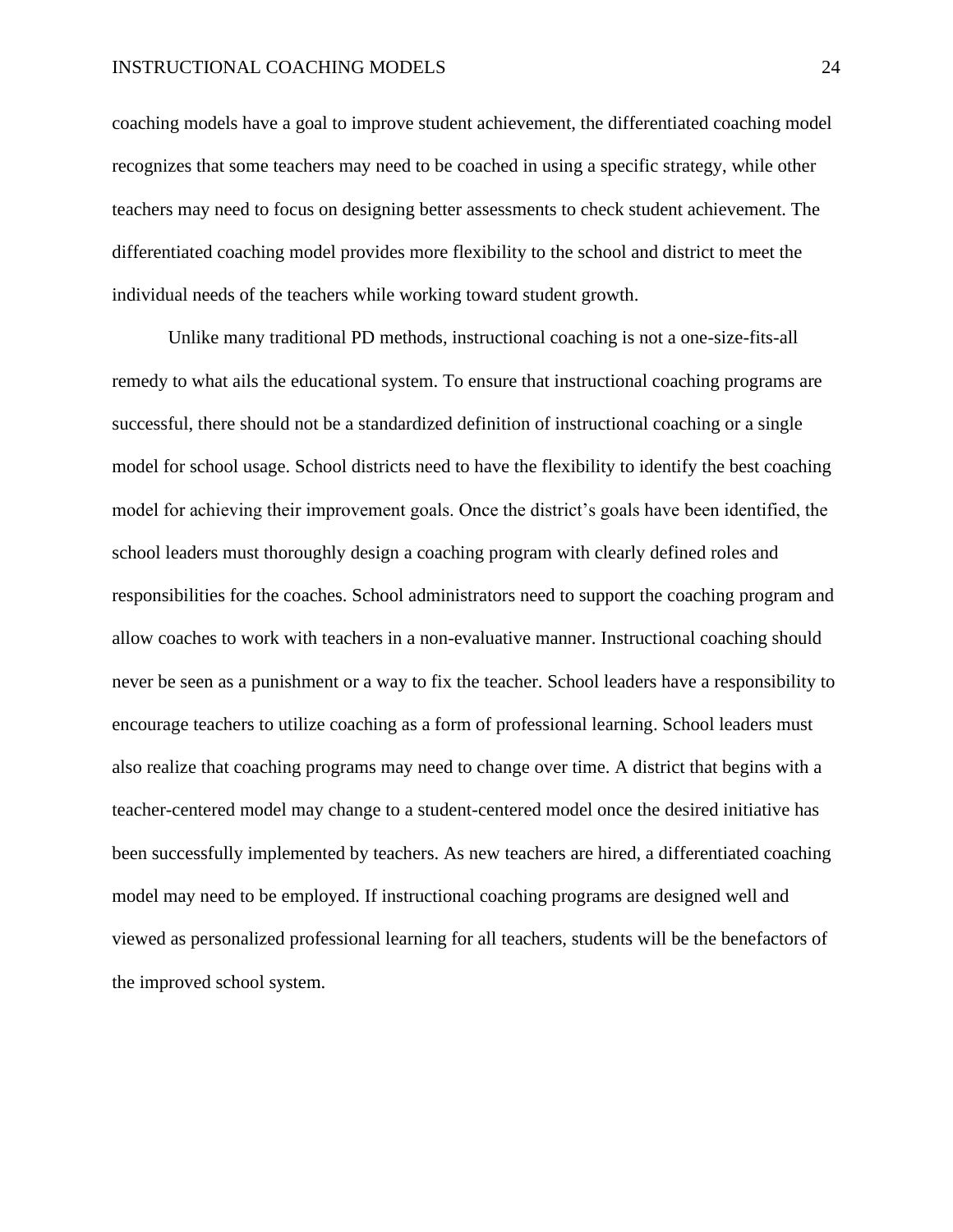# References

- Aguilar, E. (2013) *The art of coaching: Effective strategies for school transformation*. San Francisco: Jossey-Bass.
- Birnie, J. (2019). Client-led coaching? First-time coaching clients' experience. *International Journal of Evidence Based Coaching and Mentoring, 13*, 102-113. https://doi.org/10.24384/z58c-3k83
- Bloom, G., Castagna, C., Moir, E., & Warren, B. (2005). What is blended coaching? In *Blended Coaching: Skills and Strategies to Support Principal Development* (pp. 53-59). Thousand Oaks, CA: Corwin.
- Cox, E. (2015). Coaching and adult learning: Theory and practice [PDF]. *New Directions for Adults and Continuing Education,* 148, 27-38. Retrieved from [https://doi](https://doi-org.ezproxy.nwciowa.edu/10.1002/ace.20149)[org.ezproxy.nwciowa.edu/10.1002/ace.20149](https://doi-org.ezproxy.nwciowa.edu/10.1002/ace.20149)
- Darling-Hammond, L., Hyler, M. E., & Gardner, M. (2017, June 5). *Effective Teacher Professional Development* [PDF]. Learning Policy Institute. Retrieved from https://learningpolicyinstutite.org/sites/default/files/Effective\_Teacher\_Professional\_Dev elopment\_REPORT.pdf
- Eisenberg, E. (2016, July 1). The path to progress: Instituting a culture of coaching this school year. *Literacy Today, 34*(1), 10-11. Retrieved from http://ezproxy.nwciowa.edu/ login?url=https://search-proquest-com.ezproxy.nwciowa.edu/docview/ 1806387906?accountid-28306
- Esteves, J. (2019). *Did you know 2019* [Video file]. Youtube. Retrieved from https://youtube.com/watch?v=bTM06NZOyDQ&t=63s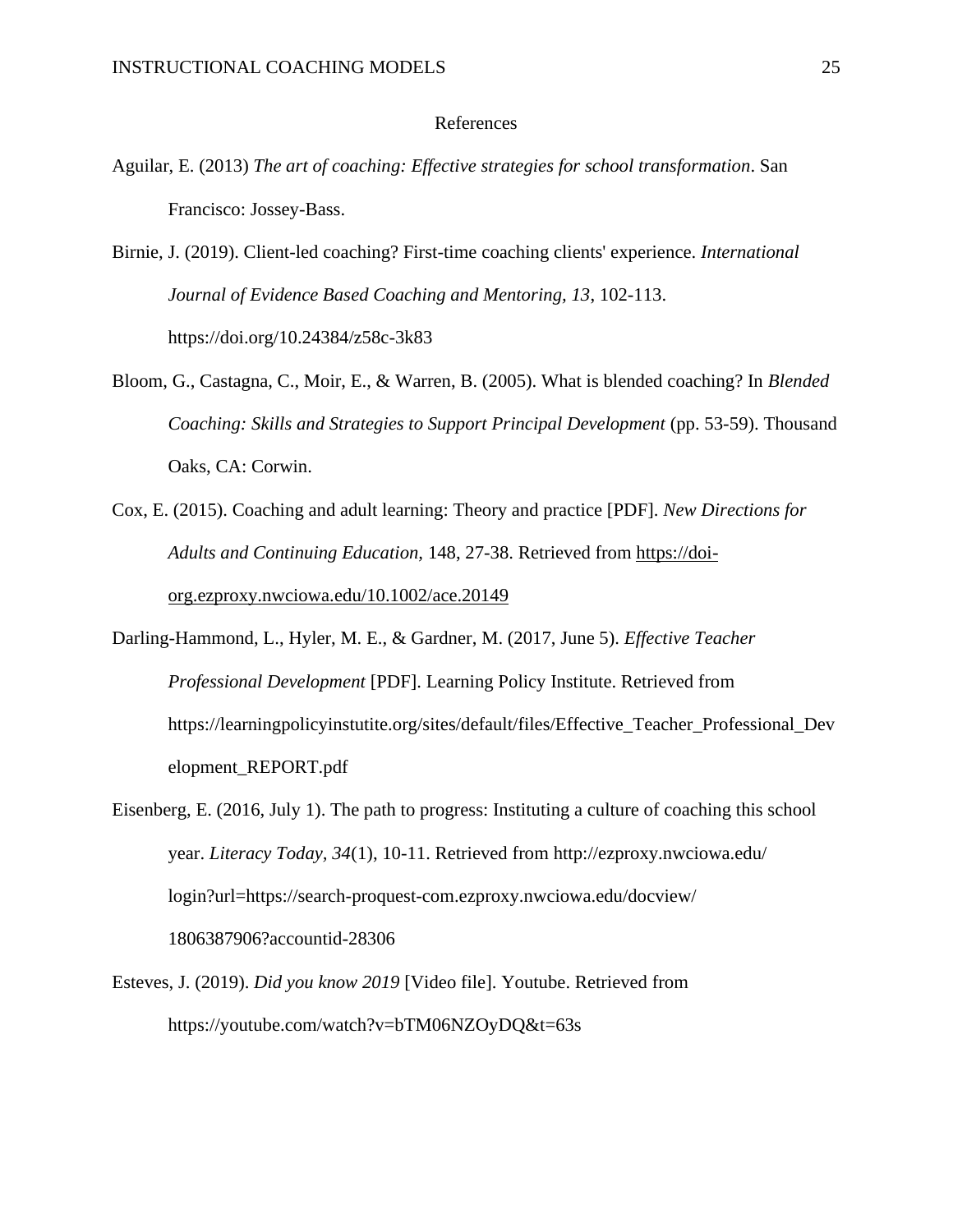- Fazel, P. (2013). Teacher-coach-student coaching model: A vehicle to improve efficiency of adult institution. *Social and Behavioral Sciences, 97*, 384-391. https://doi.org/ 10.1016/j.sbspro.2013.10.249
- Galey, S. (2016, May 1). The evolving role of instructional coaching in U.S. policy contexts [PDF]. *The William & Mary Educational Review, 4*(2), 54-71. Retrieved from https://scholarworks.wm.edu/cgi/viewcontent.cgi?article=1044&context=wmer
- Garet, M. S., Cronen, S., Eaton, M., Kurki, A., Ludwig, M., Jones, W., Uekaha, K., Falk, A., Bloom, H., Doolittle, F., Zhu, P., & Sztejnberg, L. (2008). *The impact of two professional development interventions on early reading instruction and achievement*. Washington, D.C.: US Department of Education, Institute of Education Sciences.
- Goodwin, B., Gibson, T., Lewis, D., & Rouleau, K. (2018). *Unstuck: How curiosity, peer coaching, and teaming can change your school*. Alexandria, VA: ASCD.
- Hall, G. E., & Hord, S. M. (2015). *Implementing change: Patterns, principles, and potholes*. Boston: Pearson.
- Hasbrouck, J. (2016). Student-focused coaching. *Theory Into Practice, 56*(1), 21-28. https://doi.org/10.1080/00405841.2016.1252219
- Iowa Department of Education. (2019, Fall). 2018-2019 statewide end-of-year report summary [PDF]. Teacher Leadership and Compensation System. Retrieved from [https://educateiowa.gov/sites/files/ed/documents/2018-](https://educateiowa.gov/sites/files/ed/documents/2018-19_TLC_Statewide_End_of_Year_Report_Summary_10-24-2019.pdf) [19\\_TLC\\_Statewide\\_End\\_of\\_Year\\_Report\\_Summary\\_10-24-2019.pdf](https://educateiowa.gov/sites/files/ed/documents/2018-19_TLC_Statewide_End_of_Year_Report_Summary_10-24-2019.pdf)
- Joyce, B., & Showers, B. (1980, February). Improving inservice training: The messages of research [PDF]. *Educational Leadership, 37*(5), 379-385. Retrieved from https://pdfs.semanticscholar.org/931c/9318e243cab4af443a92eafd8a29bc58da6f.pdf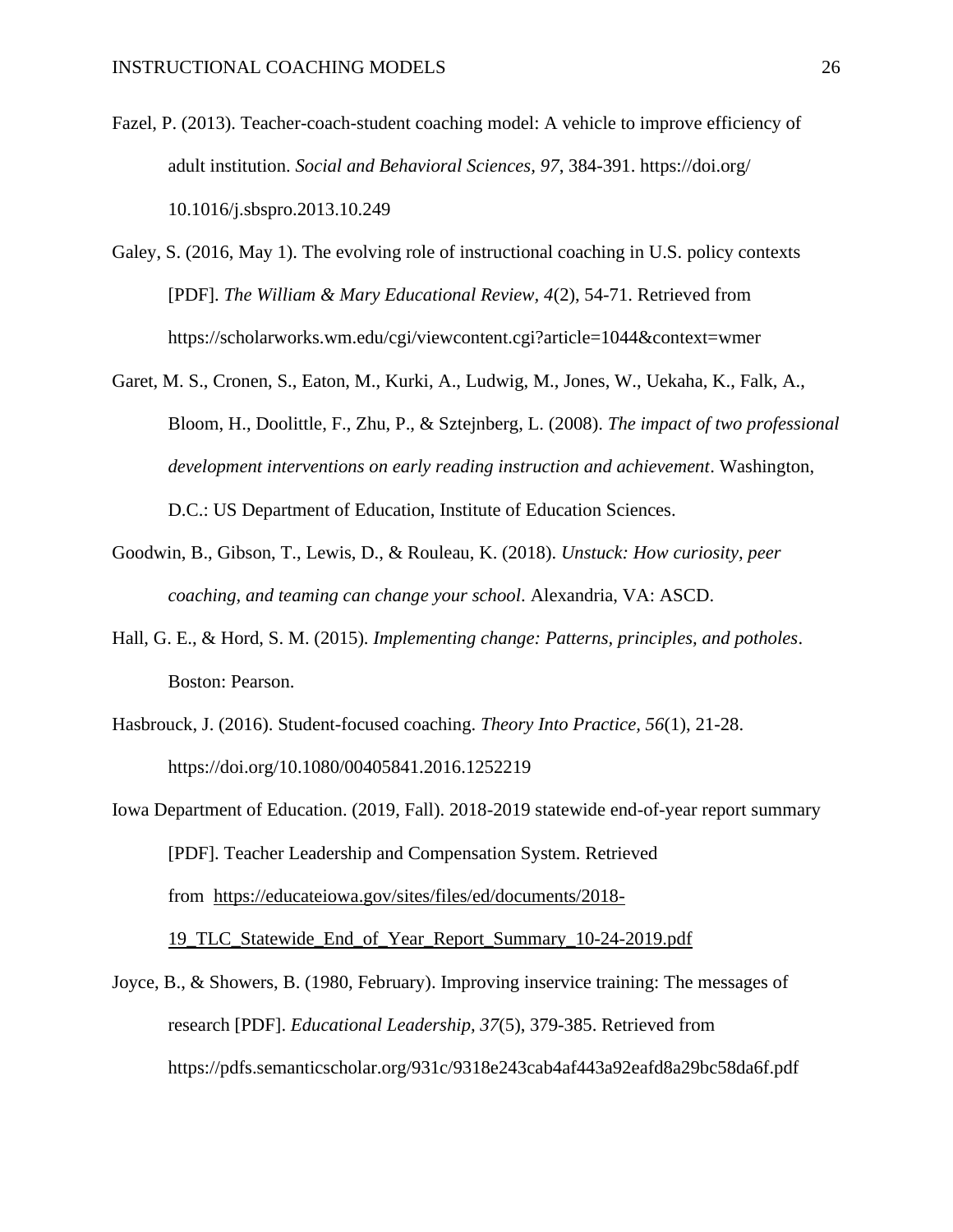Joyce, B. R., & Showers, B. (2002). Student achievement through staff development (3rd ed.). Alexandria, VA: ASCD. Retrieved from http://web.a.ebscohost.com.ezproxy.nwciowa.edu/ehost/ebookviewer/ebook/bmxlYmtfX zg3NTE2X19BTg2?sid=448a8c57-607b-4b97-9f0c-a49b9a6ce067@sdc-vsessmgr01&vid=0&format=EB&rid=1

- Kane, B. D., & Rosenquist, B. (2018, April 1). Making the most of instructional coaches: Although coaching shows promise for professional development, some instructional coaches are spread too thin to focus on instruction. *Phi Delta Kappan,* 99(7), 21. https://doi.org/10.1177/0031721718767855
- Killion, J., & Harrison, C. (2017). *Taking the lead: New roles for teachers and school-based coaches* (2nd. ed.). Oxford, OH: Learning Forward.
- Kise, J. A. G. (2017). *Differentiated coaching: A framework for helping teachers change*. Thousand Oaks, CA: Corwin.
- Knight, J. (2016). *Better conversations: Coaching ourselves and each other to be more credible, caring, and connected*. Thousand Oaks, CA: Corwin.
- Knight, J. (2007). Instructional coaching: A partnership approach to improving instruction. Thousand Oaks, CA: Corwin.
- Kraft, M. A., Blazar, D., & Hogan, D. (2018, August). The effect of teacher coaching on instruction and achievement: A meta-analysis of the causal evidence. *Review of Educational Research, 88*(4), 547-588. https://doi.org/10.3102/0034654318759268
- Marx, G. (2015). *A guide to twenty-one trends for the 21st century: Out of the trenches and into the* future. Bethesda, MD: Education Week Press.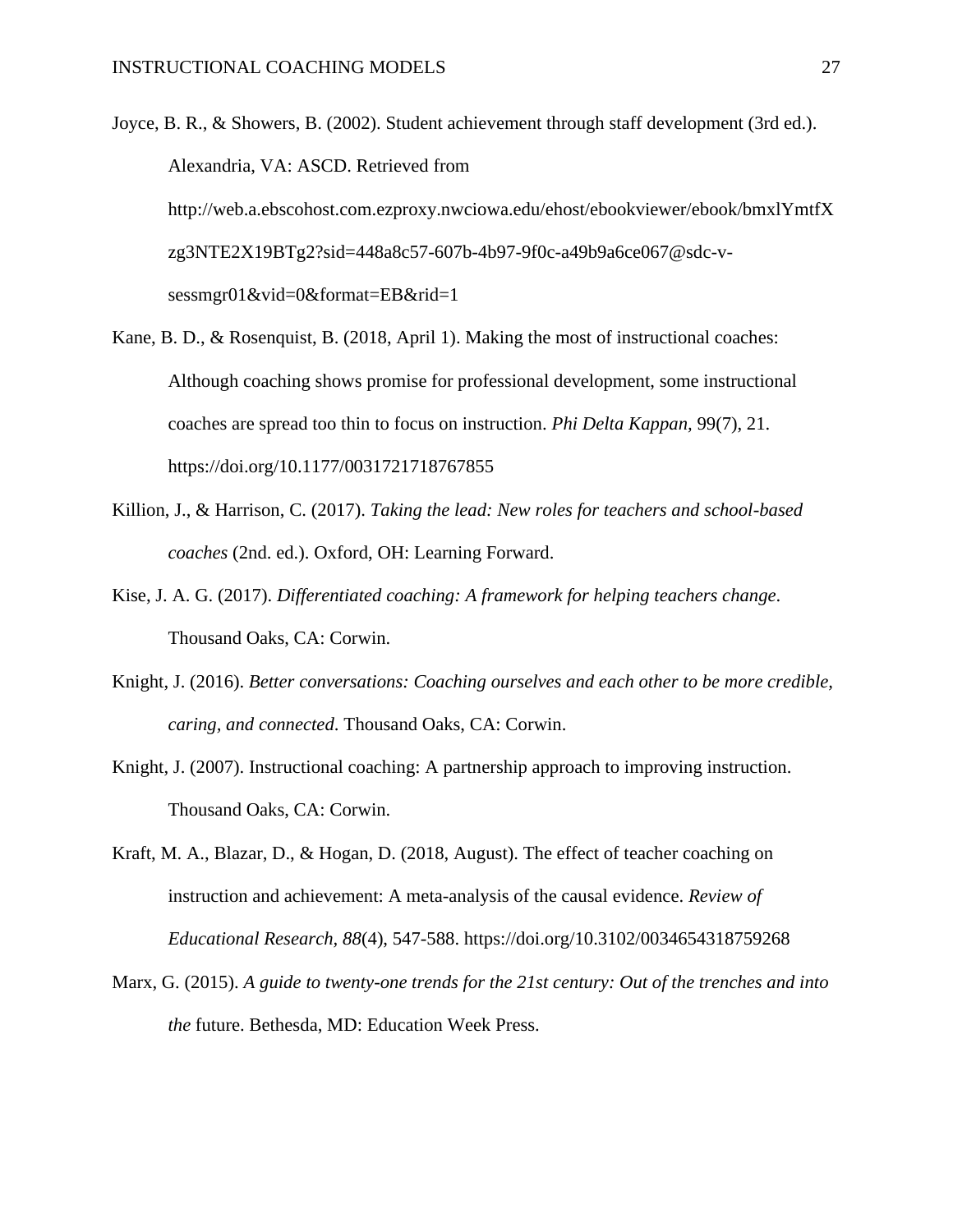- Mieliwocki, R., & Fatheree, J. (2019). *Adventures in teacher leadership: Pathways, strategies, and inspiration for every teacher*. Alexandria, VA: ASCD.
- Pink, D. (2009). *Drive: The surprising truth about what motivates us*. New York: Riverhead Books.
- Rathmell, W. K., Brown, N. J., & Kilburg, R. R. (2019). Transformation to academic leadership: The role of mentorship and executive coaching. *Consulting Psychology Journal: Practice and Research, 71*(3), 141-160. http://dx.doi.org/10.1037/cpb0000124
- Roy, T. (2019). *Coaching for significant and sustained change in the classroom: (A 5-step instructional coaching model for making real improvements)*. Retrieved from https://ebookcentral-proquest-com.ezproxy.nwciowa.edu
- Showers, B., & Joyce, B. (1996, March). The evolution of peer coaching. *Educational Leadership, 53*(6), 12-16. Retrieved from http://www.ascd.org/publications/ educationalleadership/mar96/vol53/num06/The-Evolution-of-Peer-Coaching.aspx#:~:text=In%201980%2C%20we%20believed%20that,Joyce%20and%20S howers%201980%2C%20p.&text=We%20hypothesized%20that%20teachers%20attempt ing,assistance%20at%20the%20classroom%20level
- Sweeney, D. (2013). *Student-centered coaching at the secondary level.* Thousand Oaks, CA: Corwin.
- TNTP. (2015). *The mirage: Confronting the hard truth about quest for professional development* [PDF]. Retrieved from https://tntp.org/assets/documents/TNTP-Mirage\_2015.pdf
- Wang, S. (2017). "Teacher-centered coaching": An instructional coaching model [PDF]. *Mid-Western Educational Researcher,* 29(1), 20-39. Retrieved from